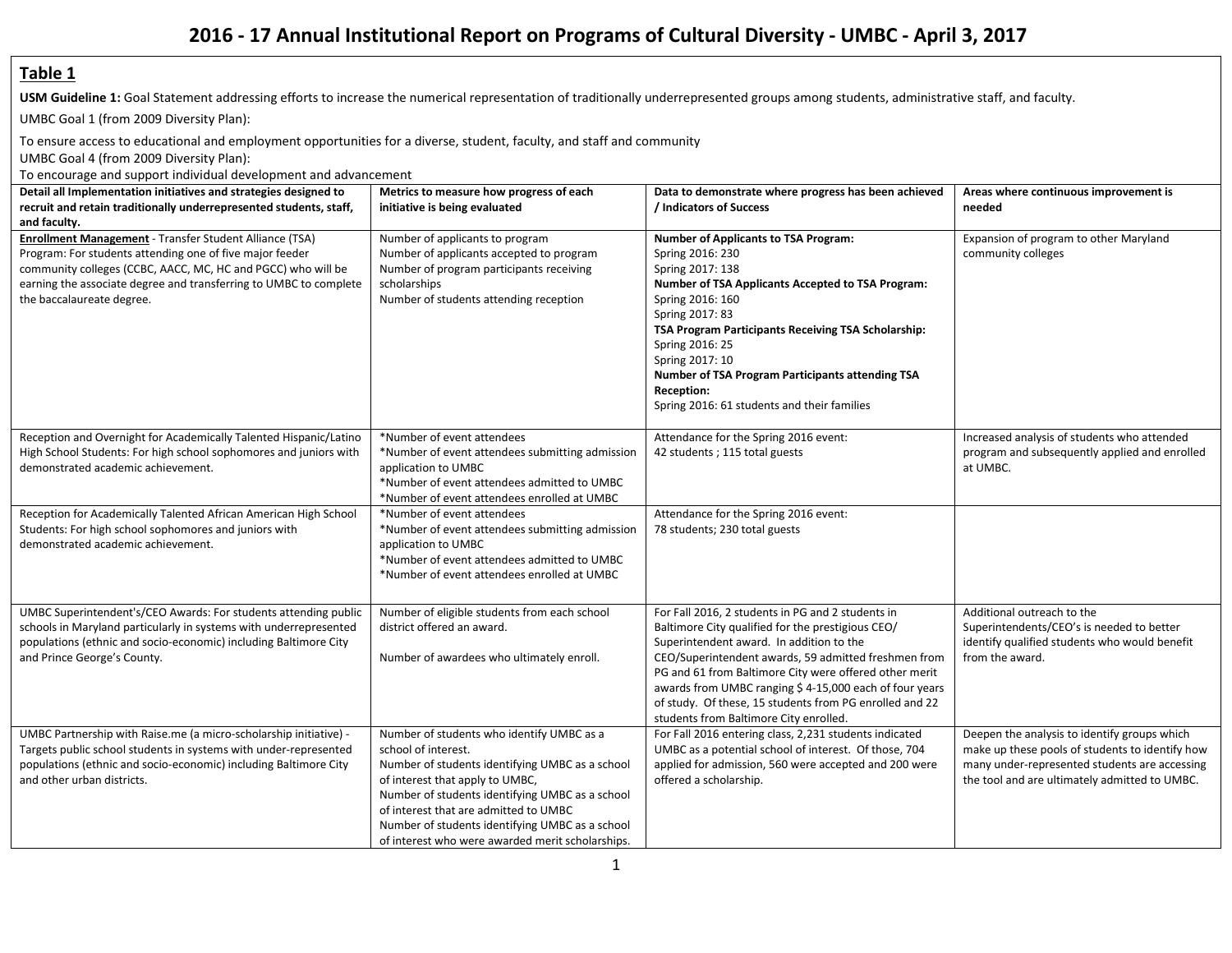# **2016 - 17 Annual Institutional Report on Programs of Cultural Diversity - UMBC - April 3, 2017**

| Detail all Implementation initiatives and strategies designed to                                                                                                                                                                                                                                  | Metrics to measure how progress of each                                                                                                                                                                                                                                                                                                                                                                                                     | Data to demonstrate where progress has been achieved                                                                                                                                                                                                                                                                                                                                                                                                                                                                                                     | Areas where continuous improvement is                                                                                                                                                                                                                                                                                               |
|---------------------------------------------------------------------------------------------------------------------------------------------------------------------------------------------------------------------------------------------------------------------------------------------------|---------------------------------------------------------------------------------------------------------------------------------------------------------------------------------------------------------------------------------------------------------------------------------------------------------------------------------------------------------------------------------------------------------------------------------------------|----------------------------------------------------------------------------------------------------------------------------------------------------------------------------------------------------------------------------------------------------------------------------------------------------------------------------------------------------------------------------------------------------------------------------------------------------------------------------------------------------------------------------------------------------------|-------------------------------------------------------------------------------------------------------------------------------------------------------------------------------------------------------------------------------------------------------------------------------------------------------------------------------------|
| recruit and retain traditionally underrepresented students, staff,                                                                                                                                                                                                                                | initiative is being evaluated                                                                                                                                                                                                                                                                                                                                                                                                               | / Indicators of Success                                                                                                                                                                                                                                                                                                                                                                                                                                                                                                                                  | needed                                                                                                                                                                                                                                                                                                                              |
| and faculty.                                                                                                                                                                                                                                                                                      |                                                                                                                                                                                                                                                                                                                                                                                                                                             |                                                                                                                                                                                                                                                                                                                                                                                                                                                                                                                                                          |                                                                                                                                                                                                                                                                                                                                     |
| Reverse Awarding of the Associates Degree: For community college<br>transfer students who matriculated at UMBC prior to earning the<br>associate degree.                                                                                                                                          | Number of students who expressed interest in the<br>reverse awarding of the associates degree<br>initiative.<br>Number of students subsequently awarded an<br>associate's degree through the reverse awarding<br>of the associates degree initiative.                                                                                                                                                                                       | Since January 2016, 227 students have requested<br>consideration for the reverse AA degree. Of these, 29<br>have been awarded a reverse AA degrees by partnering<br>community colleges. Of the 29, 17 have also earned<br>degrees at UMBC and 7 are still active students. The<br>remaining 198 students currently have transcripts under<br>review at their community college.                                                                                                                                                                          | Additional follow up with partnering community<br>colleges may be necessary to ensure that<br>students are being reviewed and transcripts<br>indicating AA degrees have been awarded are<br>being returned to UMBC in a timely fashion.                                                                                             |
| Baltimore County Collegiate Alliance Partnership (CAP): For                                                                                                                                                                                                                                       | Number of students attending the inaugural                                                                                                                                                                                                                                                                                                                                                                                                  | 106 students from Dundalk High School attended the                                                                                                                                                                                                                                                                                                                                                                                                                                                                                                       | Expansion of program to increase number of                                                                                                                                                                                                                                                                                          |
| academically "in the middle" students enrolled in Baltimore County<br>public schools with low college enrollment.                                                                                                                                                                                 | Collegiate Alliance Partnership (CAP) Visit Day<br>program.<br>Assessment of students' familiarity with and<br>understanding of related topics at the conclusion<br>of the event.                                                                                                                                                                                                                                                           | inaugural event at UMBC.<br>Assessment data still being tabulated.                                                                                                                                                                                                                                                                                                                                                                                                                                                                                       | students from Baltimore County Public Schools<br>attending.                                                                                                                                                                                                                                                                         |
| Financial Aid Outreach with Building Steps which serves first<br>generation and minority students in Baltimore City to encourage<br>them to attend college with a focus on STEM fields                                                                                                            | Number of workshop attendees<br>Number of workshop attendees completing the<br>FAFSA during the workshop.                                                                                                                                                                                                                                                                                                                                   | The most recent workshop was held in October 2016 for<br>the 2017-18 application year. Thirty-four (34) students<br>and their families attended the event. All thirty-four (34)<br>students successfully completed and submitted the<br>FAFSA.                                                                                                                                                                                                                                                                                                           | The OFAS will continue to partner with Building<br>Steps to provide needed assistance to guide<br>these families through the financial aid<br>application process.                                                                                                                                                                  |
| High School College Nights-UMBC staff provide Financial Aid Night<br>presentations to various area high schools, including schools with<br>vulnerable populations of students including Centennial High<br>School, Chesapeake Science Point Public Charter School, and Long<br>Reach High School. | Number of high schools served through the<br>program each year.<br>Number of students and families served through<br>the program each year.                                                                                                                                                                                                                                                                                                 | For calendar year 2016, the office provided more than 12<br>separate financial aid events which included<br>presentations as well as FAFSA completion at area high<br>schools. Numbers of students and families served not yet<br>available.                                                                                                                                                                                                                                                                                                             | The OFAS will continue to make itself available to<br>high schools and support programs to provide<br>valuable support for financial aid education and<br>FAFSA completions.                                                                                                                                                        |
| <b>Faculty Diversity and Faculty Development Center -</b><br>Continued Implementation and Expansion of UMBC STRIDE                                                                                                                                                                                | Offer five focused conversations: 1) Planning for<br>Diversity and Inclusive Excellence in Your Search,<br>2) Developing Shared Evaluation Metrics, 3)<br>Recognizing and Reducing Implicit Bias in the<br>Application Review Process, 4) Best Practices for<br>Inclusive Excellence in the Interview and Selection<br>Process, and, 5) Fostering Inclusive Department<br>Climates. Provide targeted consultations about<br>best practices. | STRIDE has offered four focused conversations and<br>developed the fifth. STRIDE also provided an additional<br>focused conversation for Human Resources that was<br>open to staff and students. STRIDE has provided targeted<br>consultations with nine campus departments and met<br>with the Latino/Hispanic Faculty Association, Women in<br>Science and Engineering, LGBTQ Faculty Staff Association,<br>and Asian American Faculty Council.                                                                                                        | Expand activities into the College of Engineering<br>and Information Technology. STRIDE also needs<br>to schedule behind closed doors meetings with<br>the Black Faculty Committee and Women's<br>Faculty Network. Meet bi-weekly to plan, read<br>literature, and incorporate feedback from our<br>faculty peers into our work.    |
| <b>UMBC Recruitment Video</b>                                                                                                                                                                                                                                                                     | Development of short recruitment video featuring<br>unscripted voices of recently hired UMBC faculty<br>answering the question, "Why did you choose<br>UMBC."                                                                                                                                                                                                                                                                               | A pilot form of the video was completed in October 2016<br>and aired at the 2016 Southern Regional Education Board<br>conference, the largest gathering of minority doctoral<br>students in the country.                                                                                                                                                                                                                                                                                                                                                 | Following feedback from the UMBC community,<br>a final version of the video will include a<br>message from the President of UMBC's Faculty<br>Senate and one additional faculty voice.                                                                                                                                              |
| Postdoctoral Fellowship for Faculty Diversity                                                                                                                                                                                                                                                     | Successful conversions of former postdocs into<br>tenure track positions. Recruitment of diverse and<br>large pool of applicants for Cohort IV 2017-2019.<br>More department participation in the recruitment<br>process. Expansion of fellowship offers from 2-3 to<br>6-8. Representation of the arts and the College of<br>Engineering and Information Technology in the<br>fellowship.                                                  | All three fellows from Cohort III (2015-2017) were<br>converted to tenure-track Assistant Professors at UMBC.<br>Four of the eight fellows since the program's inception in<br>2011 have been converted to tenure-track assistant<br>professors at UMBC. Received 255 applications for<br>Cohort IV compared with 61 from Cohort III, due to<br>increased department participation in recruitment. Nine<br>offers were made in March 2017. Two semi-finalists were<br>from the arts and one in the College of Engineering and<br>Information Technology. | Continuously monitoring the on-boarding of new<br>postdocs, and assessing their research, teaching,<br>and professional development progress through<br>the Mentor and Mentee semester reporting<br>mechanism. Evaluating the application and<br>interview process from Cohort IV to make<br>necessary changes for the next cohort. |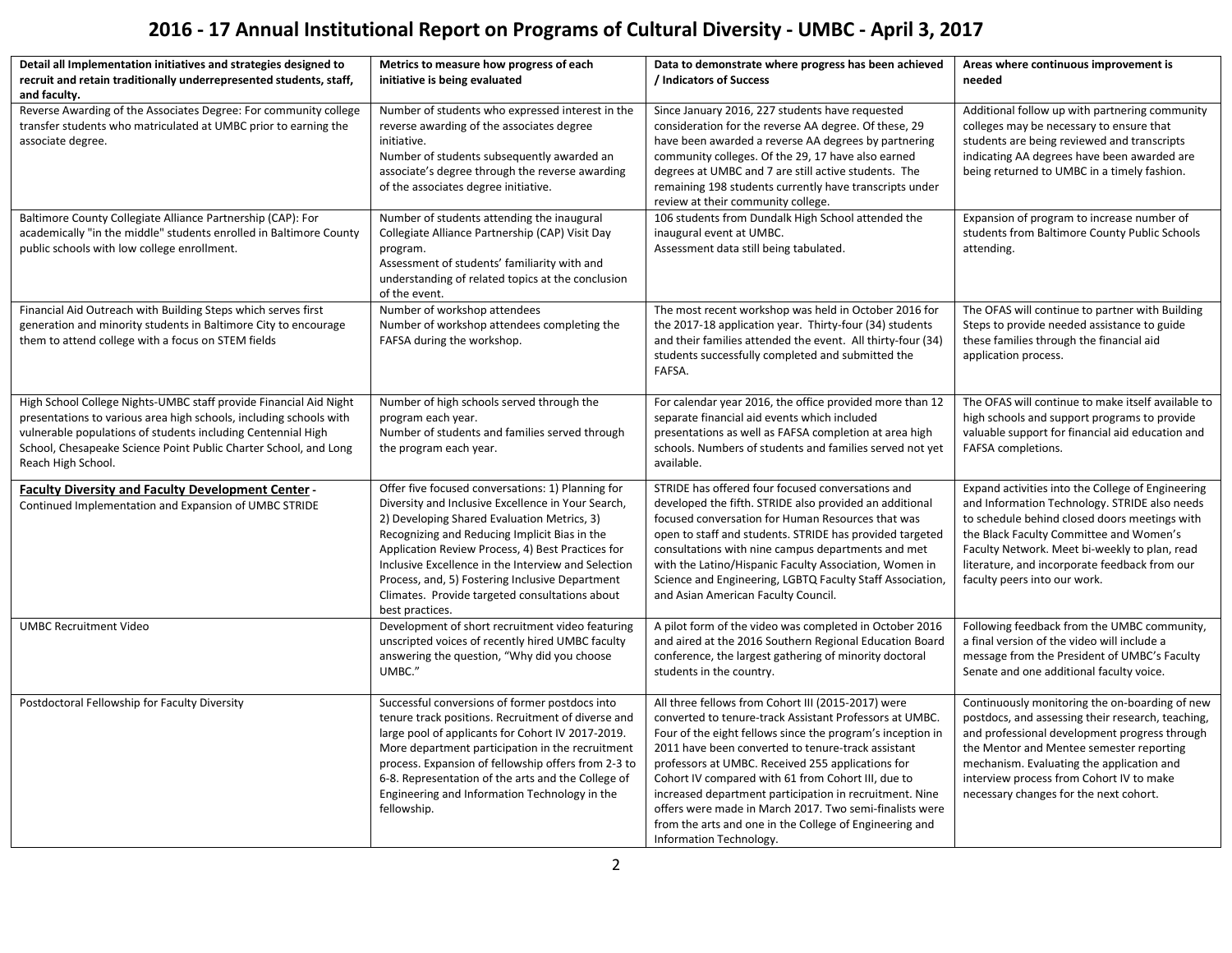| Detail all Implementation initiatives and strategies designed to                                                                                                                                                                                                                                                                                                                                                                                                                                                                                                                                                                                                                           | Metrics to measure how progress of each                                                                                                                                                                                                                                                                                              | Data to demonstrate where progress has been achieved                                                                                                                                                                                                                                                                                                                                                                                                                                                                                                                                                               | Areas where continuous improvement is                                                                                                                                                                                                                                                 |
|--------------------------------------------------------------------------------------------------------------------------------------------------------------------------------------------------------------------------------------------------------------------------------------------------------------------------------------------------------------------------------------------------------------------------------------------------------------------------------------------------------------------------------------------------------------------------------------------------------------------------------------------------------------------------------------------|--------------------------------------------------------------------------------------------------------------------------------------------------------------------------------------------------------------------------------------------------------------------------------------------------------------------------------------|--------------------------------------------------------------------------------------------------------------------------------------------------------------------------------------------------------------------------------------------------------------------------------------------------------------------------------------------------------------------------------------------------------------------------------------------------------------------------------------------------------------------------------------------------------------------------------------------------------------------|---------------------------------------------------------------------------------------------------------------------------------------------------------------------------------------------------------------------------------------------------------------------------------------|
| recruit and retain traditionally underrepresented students, staff,                                                                                                                                                                                                                                                                                                                                                                                                                                                                                                                                                                                                                         | initiative is being evaluated                                                                                                                                                                                                                                                                                                        | / Indicators of Success                                                                                                                                                                                                                                                                                                                                                                                                                                                                                                                                                                                            | needed                                                                                                                                                                                                                                                                                |
| and faculty.                                                                                                                                                                                                                                                                                                                                                                                                                                                                                                                                                                                                                                                                               |                                                                                                                                                                                                                                                                                                                                      |                                                                                                                                                                                                                                                                                                                                                                                                                                                                                                                                                                                                                    |                                                                                                                                                                                                                                                                                       |
| Pilot of CNMS Natural Sciences Pre-professoriate fellowship                                                                                                                                                                                                                                                                                                                                                                                                                                                                                                                                                                                                                                | Successful hiring of two pre-professoriate fellows<br>in Biological Science and Chemistry and<br>Biochemistry.                                                                                                                                                                                                                       | As of February 2017, the recruitment process is<br>underway for both positions.                                                                                                                                                                                                                                                                                                                                                                                                                                                                                                                                    | Continuously monitor diversity of applicant pool<br>and efforts by departmental faculty to recruit<br>candidates for both positons. Monitor on-<br>boarding of fellows and development of<br>mechanisms to assess their research, teaching,<br>and professional development progress. |
| <b>Outreach Activities</b>                                                                                                                                                                                                                                                                                                                                                                                                                                                                                                                                                                                                                                                                 | Increase UMBC's presence at the Southern<br>Regional Education Board conference.                                                                                                                                                                                                                                                     | In October 2016, UMBC sent a delegation of 7 faculty to<br>SREB to recruit for our faculty openings and to interview<br>on-site.                                                                                                                                                                                                                                                                                                                                                                                                                                                                                   | Ensure that UMBC's presence and activities have<br>greatest impact at SREB. Make connections with<br>attendees prior to conference and provide<br>funding for informal information coffee<br>meetings.                                                                                |
| Graduate School - Recruitment: Summer Horizons Program, at<br>UMBC – co-sponsored by the Graduate School at UMBC; USM<br>PROMISE: Maryland's AGEP; the USM Louis Stokes Alliance for<br>Minority Participation (LSAMP, which partially supports the<br>Meyerhoff Scholars Program at UMBC); and the Meyerhoff<br>Graduate Fellows Program.                                                                                                                                                                                                                                                                                                                                                 | We have pre-registration questions to assess<br>expectations, and post-event evaluations to<br>measure the impact of the content that was<br>delivered.<br>Questions on the assessments are designed to see<br>if we are meeting needs of URM undergraduates<br>with respect to increasing their preparation for<br>graduate school. | Underrepresented Minority Students = 80% (not<br>including those who identified within the broad category<br>of "Asian-American/Pacific Islander")<br>82% of the participants had not had information on<br>preparing for graduate school prior to attending the<br>Summer Horizons program. 64% did not know that there<br>were funding opportunities available through NASA.                                                                                                                                                                                                                                     | We want to be sure that we are reaching all<br>underrepresented undergraduate students.<br>Most participants (88%) learned about the<br>program through their summer<br>research/internship programs, faculty, or<br>university staff members                                         |
| Recruitment: The USM LSAMP will work with the community<br>colleges to have workshops on their campuses to recruit diverse<br>students.                                                                                                                                                                                                                                                                                                                                                                                                                                                                                                                                                    | This program is new, and part of a 5-year grant.                                                                                                                                                                                                                                                                                     | It is too early for data on this program                                                                                                                                                                                                                                                                                                                                                                                                                                                                                                                                                                           | Assess where improvements are needed.                                                                                                                                                                                                                                                 |
| Participate in recruiting and training activities developed by<br>National GEM Consortium, National Society of Black Engineers,<br>Society for Hispanic Professional Engineers, and Society for the<br>Advancement of Chicanos and Native American Scientists.                                                                                                                                                                                                                                                                                                                                                                                                                             | Funding from PROMISE grant has moved away<br>from recruitment, and has been allocated to<br>support retention efforts and transitions to<br>careers.                                                                                                                                                                                 | We were able to connect with 50-100 undergraduate<br>students per event. When funding becomes available<br>again, we will be able to connect with more students. In<br>2016, 16 students who applied for the GEM Fellowship<br>also applied to UMBC for graduate school.                                                                                                                                                                                                                                                                                                                                           | We hope to be able to reinvigorate our<br>recruitment agenda soon. We are working from<br>our established reputation within sectors such as<br>LSAMP, universities in Puerto Rico, and GEM.                                                                                           |
| Meyerhoff Graduate Fellows Program - Increase participation of<br>underrepresented (UR) graduate students at UMBC. URs comprise<br>13% of the PhD students enrolled in IMSD (Initiative for Maximizing<br>Student Development) STEM affiliated graduate programs at<br>UMBC. Aiming for growth until participation levels more closely<br>match national population averages (> 35%).                                                                                                                                                                                                                                                                                                      | In our recent NIH renewal of our IMSD program,<br>we were awarded an additional 3 slots (a total of<br>18 positions per year to support incoming UR<br>graduate students.                                                                                                                                                            | A total of 90 IMSD Fellows have completed their PhD<br>degrees since the first IMSD graduate in 2001                                                                                                                                                                                                                                                                                                                                                                                                                                                                                                               |                                                                                                                                                                                                                                                                                       |
| Maintain retention rates. The IMSD retention rate is 90% in the<br>current funding period; 87% over the past 10 years (2005-2015)<br>and 81% since inception (1997-2015). Retention has increased even<br>as the program has grown in size. Continue to strive for the +90%<br>target.                                                                                                                                                                                                                                                                                                                                                                                                     |                                                                                                                                                                                                                                                                                                                                      | A total of 90 IMSD Fellows have completed their PhD<br>degrees since the first IMSD graduate in 2001.                                                                                                                                                                                                                                                                                                                                                                                                                                                                                                              |                                                                                                                                                                                                                                                                                       |
| Improve competitiveness and confidence of IMSD Fellows for<br>academic and leadership positions. 80% of 87 currently enrolled<br>IMSD fellows, and 58% of 78 IMSD graduates, plan to seek<br>academic careers. New activities to better prepare IMSD students<br>to include: publishing workshops to help boost publication records;<br>development of Independent Development Plans (IDPs) to improve<br>IMSD-level mentorship; require all 2nd and 3rd year students to<br>draft and submit federal pre-doctoral grants; expand inter-<br>institutional Speaker Exchange Program; and establish 3-tier<br>summer program focused on needs of incoming, mid-level, and<br>senior Fellows. | Students are surveyed annually and at end of<br>Summer Bridge Program.<br>We plan to work to support and develop the next<br>generation of scientists who will serve as catalysts<br>and leaders in the biomedical and behavioral<br>workforce.                                                                                      | Data from our last NIH IMSD renewal, former students<br>currently in postdoc/residence positions plan to apply for<br>tenure-track academic positions.<br>Although a good proportion of former IMSD Fellow<br>graduates entered academic positions, a major future<br>emphasis will be to better prepare students to be<br>competitive for, and confident in pursuing, tenure-track<br>positions at research intensive universities. 17 former<br>IMSD graduates (22% of the total) currently hold<br>government science positions, 22 (28%) hold science<br>industry positions, 2 (3%) are teaching in K-12, 1 is |                                                                                                                                                                                                                                                                                       |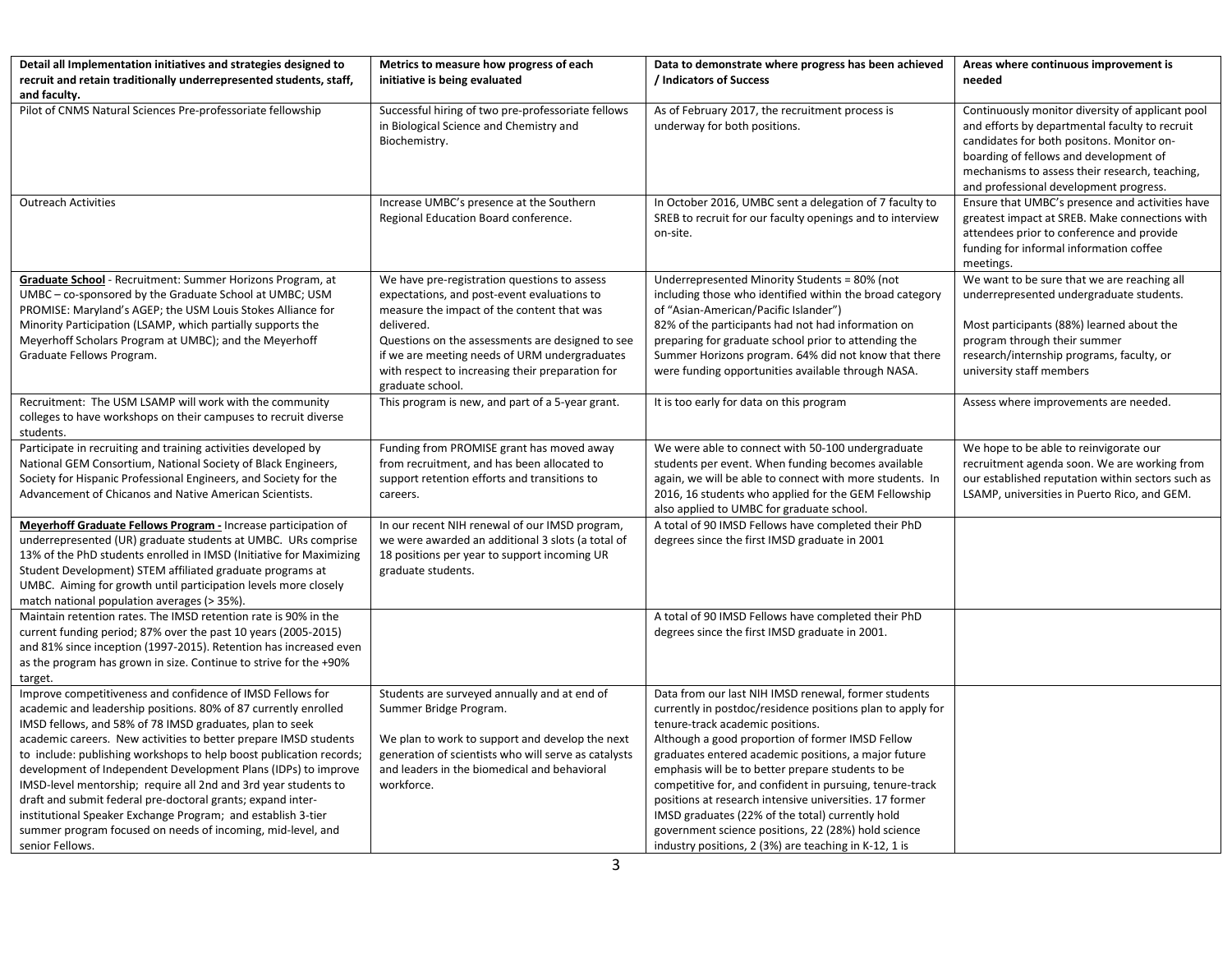|                                                                                                                                                            |                                                                                                                                                                     | working in a non-research related position and 2 are<br>pursing STEM employment (3%),                                                                                                                                                               |                                                                                                                                                                                          |
|------------------------------------------------------------------------------------------------------------------------------------------------------------|---------------------------------------------------------------------------------------------------------------------------------------------------------------------|-----------------------------------------------------------------------------------------------------------------------------------------------------------------------------------------------------------------------------------------------------|------------------------------------------------------------------------------------------------------------------------------------------------------------------------------------------|
| Detail all Implementation initiatives and strategies designed to<br>recruit and retain traditionally underrepresented students, staff,<br>and faculty.     | Metrics to measure how progress of each<br>initiative is being evaluated                                                                                            | Data to demonstrate where progress has been achieved<br>/ Indicators of Success                                                                                                                                                                     | Areas where continuous improvement is<br>needed                                                                                                                                          |
| Human Resources - Purchase of HR Recruitment solution<br>(PageUp) for online applicant tracking                                                            | Comparison of manual data tracking via<br>regular mail vs delivered online tracking of<br>applicant EEO/AA demographic data                                         | Upon implementation (Spring, 2017) data<br>reporting for tracking of race/ethnicity of staff<br>applicant pool with on-going monitoring of diverse<br>candidate interview pool                                                                      |                                                                                                                                                                                          |
| Coordination of effort with Office of the Provost on<br>recruitment interface with Interfolio Recruitment solution<br>(for faculty recruitment) and PageUp | Comparison of race/ethnicity of final faculty<br>applicants interviewed vs system data on<br>race/ethnicity of entire faculty applicant<br>pool.                    | Data reporting for tracking of race/ethnicity of<br>entire faculty applicant pool with on-going<br>monitoring of diverse candidate interview pool                                                                                                   | HR coordination of effort with Provost<br>Office for faculty search committees                                                                                                           |
| Expand/Enhance advertising venues                                                                                                                          | Capture analytics from advertising source to<br>determine if attracting diverse applicant pool                                                                      | Ensure attraction of diverse faculty/staff<br>workforce.                                                                                                                                                                                            | Increased funding toward advertising in<br>more diverse publications                                                                                                                     |
| HR Outreach to campus search committees                                                                                                                    | Data reporting and monitoring on diversity<br>of search committee and<br>in-person charge to campus search<br>committees regarding diverse candidate<br>pools       | Ensure members of search committees are aware<br>of campus mission of recruitment diversity                                                                                                                                                         | Mandatory participation requirement                                                                                                                                                      |
| HR Website Update                                                                                                                                          | Update various components of HR website<br>to enhance/promote message of<br>diversity/inclusion                                                                     | Google analytics to track number of visits to HR<br>diversity pages                                                                                                                                                                                 | Enhance HR website to more prominently<br>display diversity and inclusion message                                                                                                        |
| HR New Employee Orientation (NEO)                                                                                                                          | Capture acknowledgement via attendee<br>sign-off                                                                                                                    | Use of NEO survey data to gauge<br>acknowledgement/receipt of diversity/inclusion<br>resources                                                                                                                                                      |                                                                                                                                                                                          |
| <b>Student Affairs</b> - Creation and implementation of Hiring and<br>Retention Subcommittee in Athletics                                                  | Review of subcommittee's progress after<br>each academic year - search and selection<br>criteria                                                                    | Hiring satisfaction for underrepresented groups                                                                                                                                                                                                     | Continue to monitor hiring of coaches and<br>members of leadership team as turnover<br>occurs and create mentoring and support<br>networks for new hires.                                |
| Creation and implementation of Transgender Support Policy<br>and Subcommittee in Athletics                                                                 | Compliance with NCAA guidelines and<br>policies regarding transgender student-<br>athletes.                                                                         | Recurring review and compliance with NCAA<br>guidelines.                                                                                                                                                                                            | After formal adoption of Transgender<br>Support Policy, monitor implementation.                                                                                                          |
| Women's Center - Returning Women Students Scholars +<br>Affiliates Program                                                                                 | Tracking/attendance of scholarship funding<br>and events; Retention and graduation rates;<br>Program and event evaluations; Feedback<br>from mid-semester check-ins | \$66,295 in scholarships awarded in FY17; 24<br>scholars + affiliates are part of program. No formal<br>assessment. Progress is being made to access data<br>more effectively                                                                       | Better programming, advising, and support<br>for this scholars program and outreach to<br>more adult learners not affiliated with<br>scholars program                                    |
| Women's Center Lactation Room                                                                                                                              | Track daily usage rates; anecdotal<br>information from parents using service                                                                                        | Usage: 507 visits in FY16; Over 540 visits as of<br>February 2017 in FY17. Women's Center received<br>Breastfeeding Friendly Workplace Award<br>November 2016; Updated lactation room flyers in<br>restrooms across campus may help increase usage. | Scheduling reservations is sometimes<br>difficult due to the usage of the room $-a$<br>second room may eventually be needed to<br>meet the needs of parents needing to use<br>this space |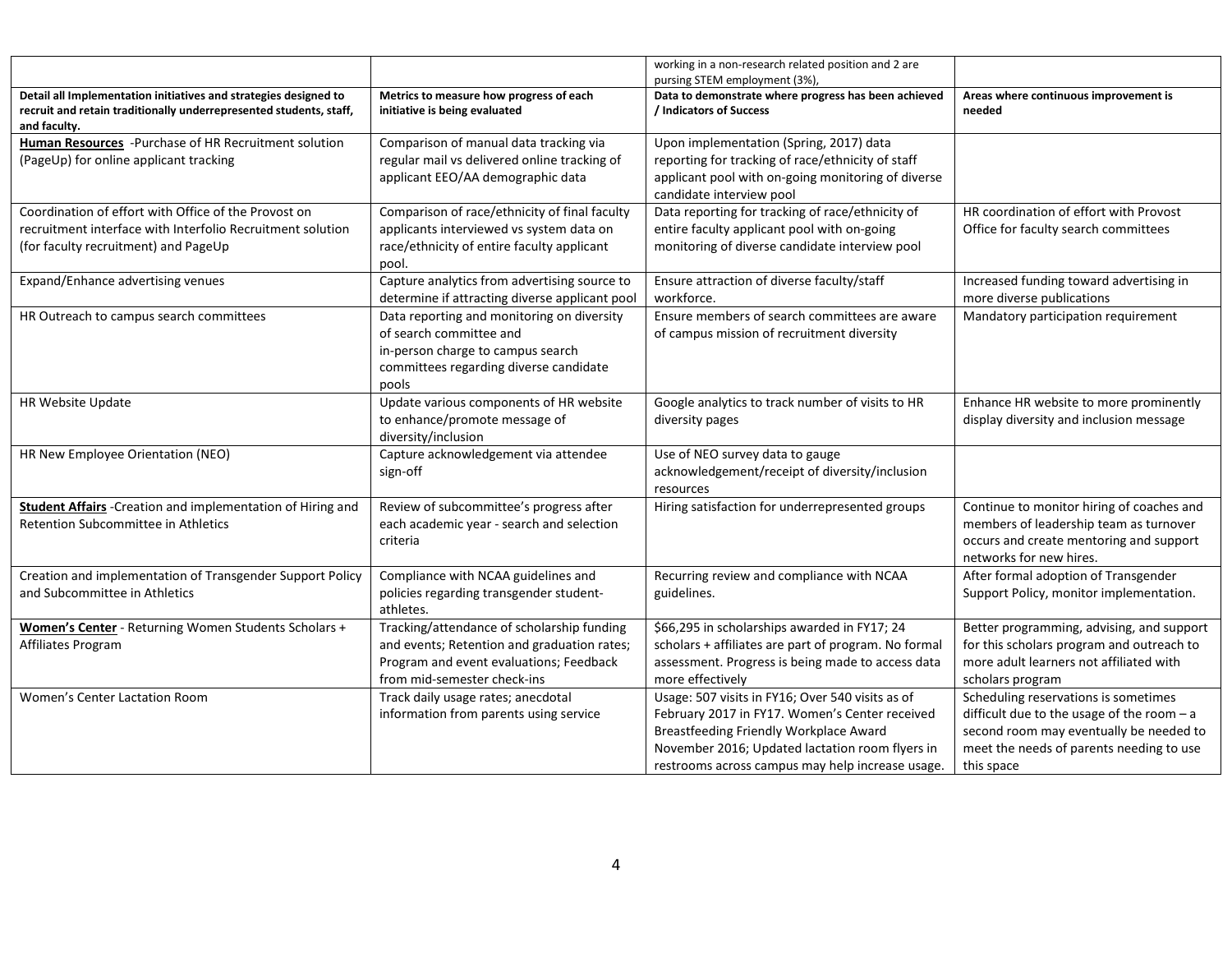### **Table 2**

USM Guideline 2: Goal Statement addressing efforts designed to create positive interactions and cultural awareness among students, faculty, and staff on campus.

UMBC Goal 2 (from 2009 Diversity Plan): To provide conditions for personal success UMBC Goal 3 (from 2009 Diversity Plan): To provide a culture of safety, inclusion and respect

| Detail all implementation initiatives and strategies designed to<br>create positive interactions and cultural awareness among<br>students, faculty, and staff-including professional development<br>programs for faculty and staff, curricular initiatives that promote<br>cultural diversity in the classroom, and co-curricular programming<br>for students. | Metrics to measure how progress of each initiative<br>is being evaluated                                                                                                                                                                                                                                                                                             | Data to demonstrate where progress has been<br>achieved /indicators of success                                                                                                                                                                                                                                                                                                                                                                                                                                                                                                                                                      | Areas where continuous improvement is<br>needed                                                                                                                                                                                                                                                                                                                                                                                                                                                                                                                                                                                                   |
|----------------------------------------------------------------------------------------------------------------------------------------------------------------------------------------------------------------------------------------------------------------------------------------------------------------------------------------------------------------|----------------------------------------------------------------------------------------------------------------------------------------------------------------------------------------------------------------------------------------------------------------------------------------------------------------------------------------------------------------------|-------------------------------------------------------------------------------------------------------------------------------------------------------------------------------------------------------------------------------------------------------------------------------------------------------------------------------------------------------------------------------------------------------------------------------------------------------------------------------------------------------------------------------------------------------------------------------------------------------------------------------------|---------------------------------------------------------------------------------------------------------------------------------------------------------------------------------------------------------------------------------------------------------------------------------------------------------------------------------------------------------------------------------------------------------------------------------------------------------------------------------------------------------------------------------------------------------------------------------------------------------------------------------------------------|
| Faculty Diversity and Faculty Development Center - Help instructors<br>make their classrooms welcoming for all students                                                                                                                                                                                                                                        | Design online resources and a workshop to help<br>instructors make their classrooms welcoming for all<br>students and to provide instructors with tools for<br>handling difficult conversations around diversity<br>issues.                                                                                                                                          | In January, 2017, Faculty Development Center<br>(FDC) added resources to webpage on teaching in<br>diverse classroom. In February 2017 FDC offered<br>workshop on Classroom Management Techniques<br>to help instructors guide productive conversations<br>around hot topics.                                                                                                                                                                                                                                                                                                                                                       | Continue tailoring resources and workshops<br>based on needs of our faculty and students                                                                                                                                                                                                                                                                                                                                                                                                                                                                                                                                                          |
| Graduate School - Success Seminars, sponsored by PROMISE:<br>Maryland's AGEP and Graduate School, including Co-sponsored<br>events with ADVANCE. Include open dialog to discuss issues such as<br>unsavory lending practices toward underrepresented groups, implicit<br>bias in the institution and in the workplace, cultural taxes, and more.               | UMBC sponsored approximately 20 seminars and<br>events in 2016-2017. All events have evaluations.<br>Seminars include: Work-Life Balance; Stoop Stories:<br>Let your research tell a story; How to prepare a<br>TED-styled talk; Responsible Conduct of Research;<br>Understanding credit scores                                                                     | Data show students receive information from<br>professional development seminars and<br>workshops that they aren't receiving within the<br>departments. This fills gaps related to degree<br>completion and career preparation.                                                                                                                                                                                                                                                                                                                                                                                                     | Continue to improve opportunities for online<br>learning, by capturing content through either<br>webcasting, or providing additional webinars to<br>reach largest number of students. Larger<br>seminars attract 70-100 students, and smaller<br>seminars attract 20-30 participants.                                                                                                                                                                                                                                                                                                                                                             |
| The Summer Success Institute, sponsored by PROMISE: Maryland's<br>AGEP                                                                                                                                                                                                                                                                                         | Three days of programming in August, including<br>activities connected to Dissertation House. We ask<br>questions during registration process and have<br>evaluations for select sessions during event. 2016<br>SSI workshops focused on professional branding,<br>science communication, preparation for leadership,<br>and academic success.                       | In 2016, the # of participants who completed the<br>survey was 174. 79% of those were from<br>underrepresented groups. 80% stated that<br>networking with professionals was most<br>important to them. SSI invests in bringing<br>"Mentors-in-Residence" to event - these are<br>faculty and leaders of color who are already role<br>models in their respective fields. In 2016, hosted<br>several mentors-in-residence who are members of<br>underrepresented groups, and leading universities<br>or organization. 77% of respondents noted that<br>networking with their peers was one of their top<br>expectations for the SSI. | Providing professional development<br>programming that isn't covered by labs or other<br>university entities is a top priority for organizers<br>of SSI. SSI works to improve visibility of faculty of<br>color in STEM professoriate, hopefully convincing<br>more scholars of color to consider faculty<br>careers. In 2016, only 13% of the respondents<br>(N=174) said that they would not consider a<br>career as a professor. Goal is to have all<br>participants consider becoming a faculty member<br>at some point within their careers. There are still<br>issues of faculty recruitment and retention to be<br>discussed and resolved. |
| <b>Fall Harvest Dinner</b>                                                                                                                                                                                                                                                                                                                                     | Co-sponsored by UMCP to develop "Psychological<br>Sense of Community" among graduate students of<br>color from schools within USM. Tweeting using the<br>hashtag: #ThinkBigDiversity. In 2016, there were<br>299 respondents to pre-survey.                                                                                                                          | 99% of the respondents noted that the Fall<br>Harvest Dinner provides a sense of community.<br>99% noted that a sense of community provides<br>motivation for completing a degree or career goal.                                                                                                                                                                                                                                                                                                                                                                                                                                   | UMBC will continue to work with College Park to<br>seek funding for this event.                                                                                                                                                                                                                                                                                                                                                                                                                                                                                                                                                                   |
| Use of #ThinkBigDiversity hashtag to promote diverse conversations<br>and programming online. The #ThinkBigDiversity hashtag now has a<br>national audience.                                                                                                                                                                                                   | Particular emphasis given to Twitter and Instagram<br>and use of "Hashtagging activism" which can<br>extend communities of constituents, and build<br>social capital. Conversations on Twitter are vehicles<br>for consciousness raising activities that can build a<br>STEM program's brand, increase visibility of<br>intervention, and highlight program success. |                                                                                                                                                                                                                                                                                                                                                                                                                                                                                                                                                                                                                                     | The hashtag will continue to be used, and there<br>will be retention-based campaigns around it in<br>summer 2017. There will also be additional<br>examination of the analytics.                                                                                                                                                                                                                                                                                                                                                                                                                                                                  |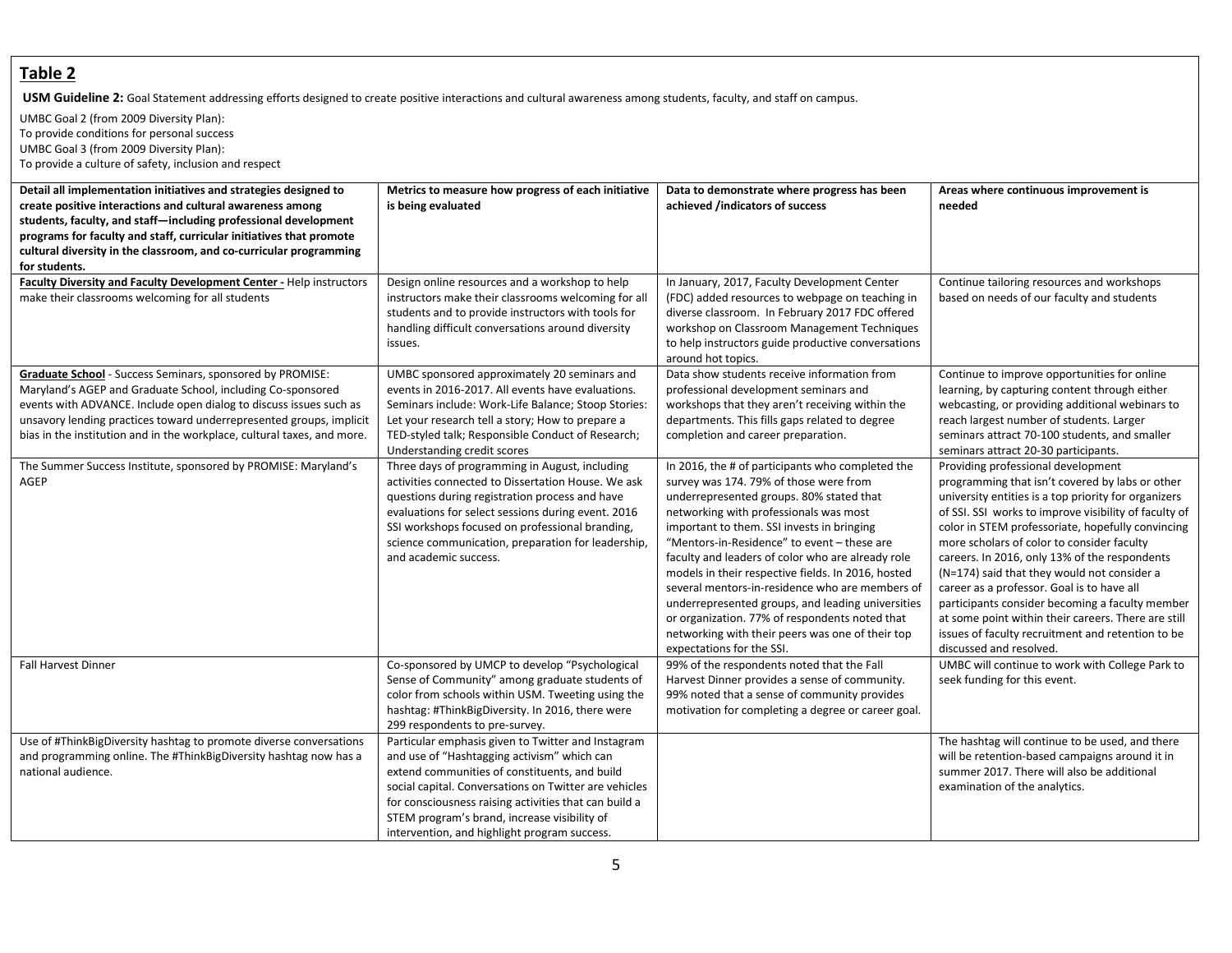| Detail all implementation initiatives and strategies designed to<br>create positive interactions and cultural awareness among<br>students, faculty, and staff—including professional development<br>programs for faculty and staff, curricular initiatives that promote | PROMISE uses the hashtag #ThinkBigDiversity as a<br>retention tool. Between Sept. 8, 2016 and March<br>22, 2017, the hashtag #ThinkBigDiversity had more<br>than 1.8 million impressions, and a reach of 1.4<br>million.<br>Metrics to measure how progress of each initiative<br>is being evaluated                                                                            | Data to demonstrate where progress has been<br>achieved /indicators of success                                                                                                                                                                                                                                                                                                                                                                                                                                                                      | Areas where continuous improvement is<br>needed                                                                                                                                                                                                                                                                                                                                     |
|-------------------------------------------------------------------------------------------------------------------------------------------------------------------------------------------------------------------------------------------------------------------------|---------------------------------------------------------------------------------------------------------------------------------------------------------------------------------------------------------------------------------------------------------------------------------------------------------------------------------------------------------------------------------|-----------------------------------------------------------------------------------------------------------------------------------------------------------------------------------------------------------------------------------------------------------------------------------------------------------------------------------------------------------------------------------------------------------------------------------------------------------------------------------------------------------------------------------------------------|-------------------------------------------------------------------------------------------------------------------------------------------------------------------------------------------------------------------------------------------------------------------------------------------------------------------------------------------------------------------------------------|
| cultural diversity in the classroom, and co-curricular programming<br>for students.<br>Human Resources - HR Professional Development Day: Leveraging<br>Diversity, Creating Culturally Competent Work Environments (HR<br>Diversity Learning; 4/7/2016)                 | Participant Survey to measure learning objectives:<br>reflect and probe deeply to uncover their own<br>cultural and unconscious biases; basic principles of<br>respect and engaging in difficult conversations with<br>individuals different from themselves; strategies to<br>apply in the workplace and in personal life                                                      | 101 attended (100 staff, 1 faculty). Of these 70<br>responded to survey. 44% strongly agreed they<br>were able to uncover their own cultural and<br>unconscious biases; 47% agreed they were able to<br>uncover their own cultural and unconscious<br>biases; 52% agreed, and 35% strongly agreed they<br>learned basic principles of respect and how to<br>engage in difficult conversations with individuals<br>different from themselves; 35% strongly agreed<br>and 42% agreed they could apply strategies to<br>workplace and in personal life | Given that 15% of participants indicated they<br>needed more assistance on how to have difficult<br>but productive conversations, and 17% were<br>undecided on application of strategies, additional<br>learning opportunities should be explored and<br>offered. Strategies to draw more faculty<br>attendance.                                                                    |
| Why Critical Diversity Matters in Higher Education (HR Diversity<br>Learning Tract; 10/12/2016)                                                                                                                                                                         | Participant Survey to measure before and after<br>knowledge, skills and abilities related to learning<br>objectives: expanded perception and appreciation<br>of diversity in higher education, and strategies for<br>improving community inclusion.                                                                                                                             | 12 attended (9 staff, 3 faculty). Of these, 8<br>responded to survey: Prior Knowledge: 25%<br>reported excellent prior knowledge, 37.5%; above<br>average; and 37.5% average prior knowledge,<br>skills and abilities related to objectives.<br>Knowledge Post-session: 14.29% reported<br>excellent; and 85.71% reported above average.                                                                                                                                                                                                            | Why Critical Diversity Matters in Higher<br><b>Education (HR Diversity Learning Tract;</b><br>10/12/2016)                                                                                                                                                                                                                                                                           |
| Understanding Racial Micro-aggressions (HR Diversity Learning Tract;<br>11/16/2016)                                                                                                                                                                                     | Participant Survey to measure before and after<br>knowledge skills and abilities related to learning<br>objectives: definition of terms; examples of micro-<br>aggressions within the UMBC community (gathered<br>by campus climate surveys and anonymous<br>contributions); and the experience of commission<br>(intent vs. ignorance) and victims (primary vs.<br>secondary). | 22 attended (19 staff, 3 faculty). Of these, 16<br>responded to survey: Prior Knowledge: 12.5%<br>excellent, 31.25% above average, 37.5% had<br>average and 18.75% had below average<br>knowledge.<br>Knowledge Post-Session: 20% reported excellent,<br>46.67% reported above average and 33.33%<br>reported average knowledge.                                                                                                                                                                                                                    | 40% of respondents rated overall course content<br>excellent; 53.33% above-average; and 6.67%<br>average. Over-arching feedback was: add more<br>concrete examples of micro-aggressions vs<br>definitions; add strategies for handling micro-<br>aggressions when you are recipient.<br>Additional session planned for Spring, 2017.<br>Strategies to draw more faculty attendance. |
| Recognizing and Reducing Implicit Bias in the Workplace (HR<br>Diversity Learning Tract; 12/5/2016)                                                                                                                                                                     | Participant Survey to measure before and after<br>knowledge, skills and abilities related to learning<br>objectives: focus on fostering diversity and<br>inclusive excellence; share tangible steps we can<br>implement to reduce the impact of implicit bias                                                                                                                   | 15 attended (12 staff, 3 faculty). Of these, 11<br>responded to survey: Prior Knowledge: 9.99%<br>excellent; 45.45% above average; 27.27% average;<br>9.09% below average; and 9.09% poor.<br>Post-Session Knowledge: 20% excellent; 70%<br>above average; 10% below average. Course<br><b>Objectives Met:</b><br>40% responded excellent; 30% above average;<br>and 30% average.                                                                                                                                                                   | 40% of respondents rated overall course content<br>excellent; 50% above average and 10% average.<br>Since STRIDE members are focused on faculty<br>recruitment, HR will explore session from staff<br>recruitment perspective; potential to use session<br>developed by HR Recruitment Staff                                                                                        |
| Exploring the LGBTQ Identities (HR Diversity Learning Tract;<br>1/18/2017                                                                                                                                                                                               | Participant Survey to measure before and after<br>knowledge, skills and abilities related to learning<br>objectives: general, broad level of understanding of<br>LGBTQ terminology and of LGBTQ communities;<br>and resources to promote a more inclusive<br>environment on campus and opportunities for                                                                        | 20 attended (17 staff, 2 faculty. Of these 15<br>responded to survey: Prior Knowledge: 20%<br>excellent; 20% above average; 40% average; and<br>20% below average. Post-Session Knowledge:<br>26.67% excellent; 26.67% above average; 33.33%<br>average; and 13.33% below average. Course                                                                                                                                                                                                                                                           | 20% of attendees rated overall course content<br>excellent; 20% above average; 53.33% average;<br>and 6.67% below average. Attendees<br>recommended offering session on more frequent<br>basis, and mandatory attendance for faculty/staff<br>who interact with students on a daily basis.                                                                                          |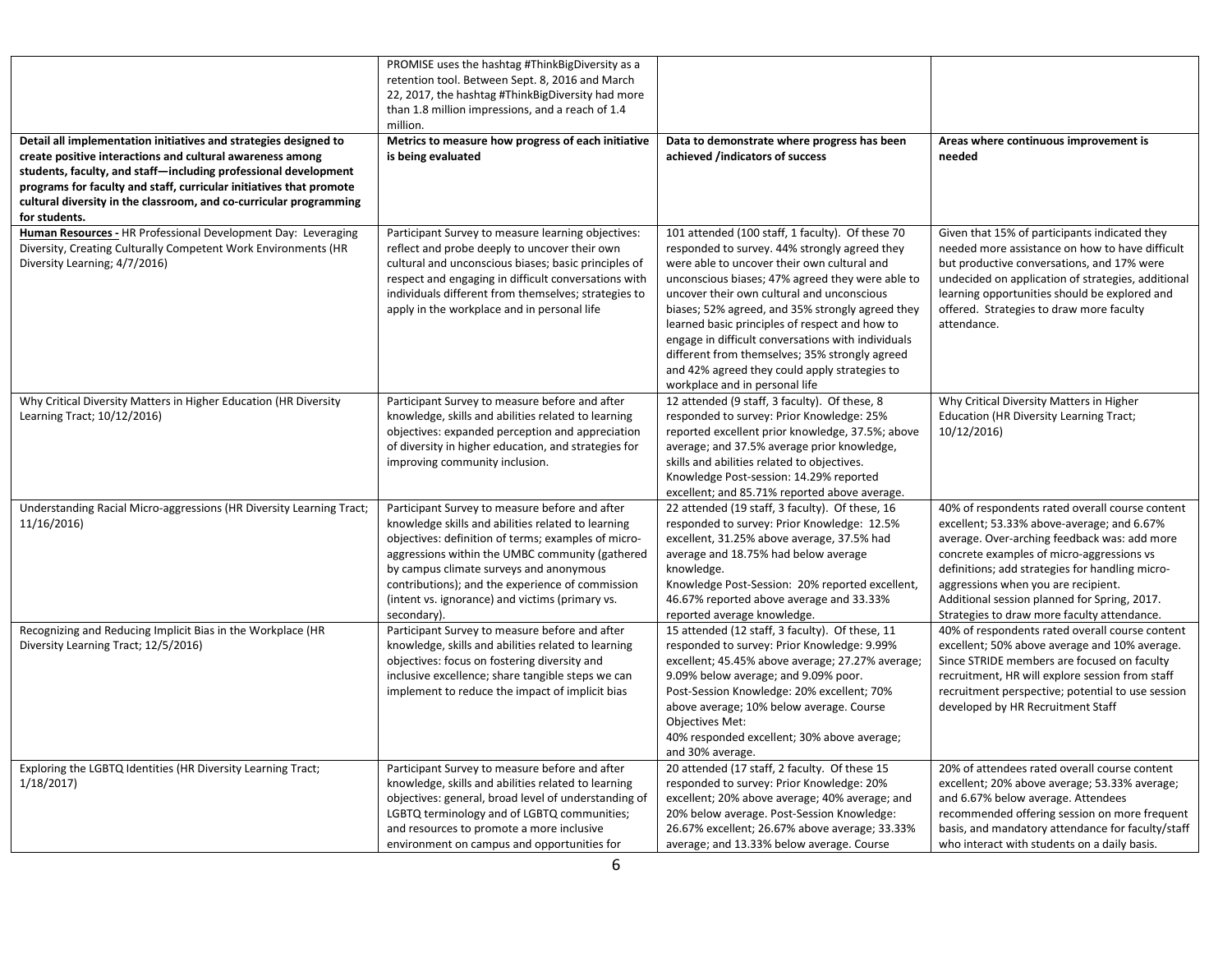|                                                                                                                 | further development.                                                                       | <b>Objectives Met:</b><br>6.67% responded excellent; 33.33% above                              | HR will explore possibility of additional sessions.<br>Strategies to draw more faculty attendance. |
|-----------------------------------------------------------------------------------------------------------------|--------------------------------------------------------------------------------------------|------------------------------------------------------------------------------------------------|----------------------------------------------------------------------------------------------------|
|                                                                                                                 |                                                                                            | average; 33.33% average; and 26.67% below                                                      |                                                                                                    |
|                                                                                                                 |                                                                                            | average                                                                                        |                                                                                                    |
| Detail all implementation initiatives and strategies designed to                                                | Metrics to measure how progress of each initiative                                         | Data to demonstrate where progress has been                                                    | Areas where continuous improvement is                                                              |
| create positive interactions and cultural awareness among                                                       | is being evaluated                                                                         | achieved /indicators of success                                                                | needed                                                                                             |
| students, faculty, and staff-including professional development                                                 |                                                                                            |                                                                                                |                                                                                                    |
| programs for faculty and staff, curricular initiatives that promote                                             |                                                                                            |                                                                                                |                                                                                                    |
| cultural diversity in the classroom, and co-curricular programming                                              |                                                                                            |                                                                                                |                                                                                                    |
| for students.                                                                                                   |                                                                                            |                                                                                                |                                                                                                    |
| Appreciating Differences in a Changing World: A Unique Musical                                                  | Participant survey to ascertain new perspectives,                                          | 63 attended. Of those, 9 responded to survey:                                                  | 33.3% of respondents indicated session was too                                                     |
| Experience to Strengthen CommUNITY (HR Diversity Learning Tract;                                                | knowledge or skills attained through music and                                             | Knowledge & Skills gained: breathing exercises;                                                | long and covered too much information; 22.2%                                                       |
| 2/13/2017                                                                                                       | discussion with the goals being to: strengthen our                                         | exploring self and others through music; and                                                   | expressed disappointment at lack of attendance.                                                    |
|                                                                                                                 | community; increase and improve self-awareness,                                            | effective listening techniques; 100% shared their                                              | 11.11% indicated session was not effective at all.                                                 |
|                                                                                                                 | interpersonal communication, and; appreciation of                                          | appreciation for the session, presenter and music;                                             | HR will explore other ways to bring campus                                                         |
|                                                                                                                 | differences, even if you don't agree                                                       | 55.5% indicated session was perfect and met                                                    | community together using creative format.                                                          |
|                                                                                                                 |                                                                                            | objectives.                                                                                    |                                                                                                    |
| Embracing Cultural Diversity (HR Diversity Learning Tract; 2/15/2017)                                           | Participant Survey to measure before and after                                             | 17 attended (17 staff, 0 faculty). Of these, 12                                                | 37.5% of respondents rated course content                                                          |
|                                                                                                                 | knowledge, skills and abilities related to learning                                        | responded to survey: Prior Knowledge: 8.33%                                                    | excellent; 50% rated it above average; and 12.5%                                                   |
|                                                                                                                 | objectives: highlight the importance of sensitivity                                        | rated excellent; 58.33% above average; and                                                     | rated it below average. Respondents had positive                                                   |
|                                                                                                                 | and awareness in working and interacting with                                              | 33.33% average. Post-Session Knowledge: 12.50%                                                 | feedback regarding instructor and recommended                                                      |
|                                                                                                                 | UMBC members of other cultures; acknowledge<br>multiple perspectives and ways of improving | excellent; 75% above average; 12.50% average.<br>Course Objectives Met: 25% excellent; 62.5%   | additional sessions on topic. HR will explore<br>additional offerings of this session.             |
|                                                                                                                 | communication and daily interactions.                                                      | above average; and 12.5% below average.                                                        | Strategies to draw more faculty attendance.                                                        |
| Uncovering and Working with Micro-aggressions, Session 2 (HR                                                    | Participant Survey to measure before and after                                             | 19 attended (19 staff, 0 faculty). Of those, 5                                                 | 20% rated overall course content as excellent;                                                     |
| Diversity Learning Tract; 3/6/2017)                                                                             | knowledge, skills and abilities related to learning                                        | responded to survey: Prior Knowledge: 20% rated                                                | and 80% rated it above average. HR will continue                                                   |
|                                                                                                                 | objectives: Capitalize on prior knowledge of micro-                                        | above average; 40% average; 20% below average;                                                 | to offer this session with models for intervention                                                 |
|                                                                                                                 | aggressions; delve deeper exploring unconscious                                            | and 20% poor. Post-Session Knowledge: 20%                                                      | and possible role-playing interaction among                                                        |
|                                                                                                                 | micro-aggressions we may commit against others;                                            | rated excellent; 40% above average; 20% average;                                               | participants (based on additional feedback).                                                       |
|                                                                                                                 | how to respond in the face of micro-aggressions                                            | and 20% below average. Course Objectives Met:                                                  | Strategies to draw more faculty attendance.                                                        |
|                                                                                                                 | perpetrated against us and others; and deepen                                              | 20% rated excellent; 40% above average; and 40%                                                |                                                                                                    |
|                                                                                                                 | their understanding and ability to be an ally.                                             | average                                                                                        |                                                                                                    |
| HR Presence on Race, Equity, Inclusion and Justice Committee                                                    | Attendance at meetings. Update of myUMBC                                                   | 190 group members. 8 HR sponsored diversity                                                    |                                                                                                    |
|                                                                                                                 | Group page with HR initiatives.                                                            | events posted for 2016 and Reposted by group                                                   |                                                                                                    |
|                                                                                                                 |                                                                                            | members to various constituent groups. Chair                                                   |                                                                                                    |
|                                                                                                                 |                                                                                            | Scott Casper engaged as Presenter for MD CUPA                                                  |                                                                                                    |
|                                                                                                                 |                                                                                            | HR Chapter meeting at UMBC (diversity and                                                      |                                                                                                    |
|                                                                                                                 |                                                                                            | inclusion as topic)                                                                            |                                                                                                    |
| HR Presence on Campus Climate Diversity Resource Committee                                                      | Attendance at committee meetings. Highlight HR                                             | 7 professional development resources posted on                                                 | Google/website analytics to gauge campus                                                           |
|                                                                                                                 | Diversity resources for campus community                                                   | UMBC Diversity Resource website. HR weblink                                                    | interest in various resources (# of visits to web                                                  |
|                                                                                                                 |                                                                                            | provided as resource for faculty and staff. Staff                                              | links)                                                                                             |
|                                                                                                                 |                                                                                            | Handbook link provided as resources for diversity                                              |                                                                                                    |
|                                                                                                                 |                                                                                            | website.                                                                                       |                                                                                                    |
| Office of Undergraduate Education - Diversity is covered in all of the                                          | Gather information on students' perceptions                                                |                                                                                                |                                                                                                    |
| Introduction to an Honors University Seminars that many of our first-                                           | related to diversity through pre- and post-                                                |                                                                                                |                                                                                                    |
| year students take.                                                                                             | assessments. This topic area is not measured using                                         |                                                                                                |                                                                                                    |
|                                                                                                                 | direct assessment efforts.                                                                 |                                                                                                |                                                                                                    |
| Student Affairs - INTERACT designed to equip first-year                                                         | Number of total participants; Number of total peer                                         | Approximately 25 student participants and 3 Peer                                               | As a result of the positive qualitative findings, the                                              |
| undergraduate students with the skills required to effectively                                                  | facilitators trained; Knowledge/skills gained                                              | Facilitators engaged with INTERACT last year.                                                  | leadership team of INTERACT is working to                                                          |
| communicate across cultural differences, including, but not limited<br>to race/ethnicity, gender, and religion. | through event participation; Confidence in ability to<br>utilize knowledge/skills gained   | Focus group data showed that students have<br>become better listeners, felt more appropriately | develop a method to scale the program and<br>make it available more frequently and available       |
|                                                                                                                 |                                                                                            |                                                                                                |                                                                                                    |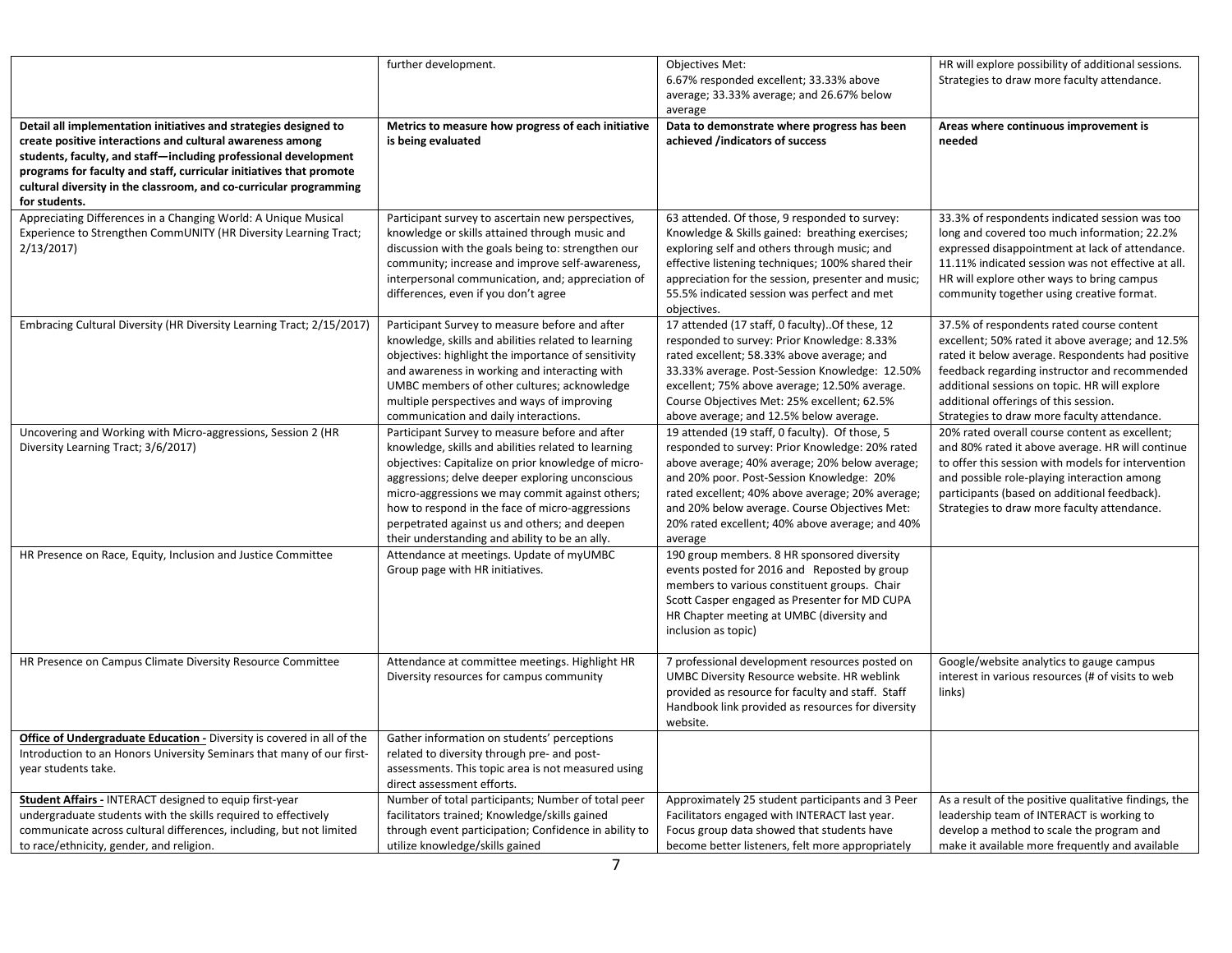|                                                                                                                                                                                                                                                                                                                                                                                                                                                                                                                               |                                                                                                                                                                                                                                                                                                                                                                                                                                                | equipped to engage in conversation on<br>controversial topics, and become more authentic<br>in their engagement with other students, faculty,<br>and staff. | to more students through expansion to<br>additional residence halls.                                                                                                                                                                                                                                 |
|-------------------------------------------------------------------------------------------------------------------------------------------------------------------------------------------------------------------------------------------------------------------------------------------------------------------------------------------------------------------------------------------------------------------------------------------------------------------------------------------------------------------------------|------------------------------------------------------------------------------------------------------------------------------------------------------------------------------------------------------------------------------------------------------------------------------------------------------------------------------------------------------------------------------------------------------------------------------------------------|-------------------------------------------------------------------------------------------------------------------------------------------------------------|------------------------------------------------------------------------------------------------------------------------------------------------------------------------------------------------------------------------------------------------------------------------------------------------------|
| Detail all implementation initiatives and strategies designed to<br>create positive interactions and cultural awareness among<br>students, faculty, and staff-including professional development<br>programs for faculty and staff, curricular initiatives that promote<br>cultural diversity in the classroom, and co-curricular programming<br>for students.                                                                                                                                                                | Metrics to measure how progress of each initiative<br>is being evaluated                                                                                                                                                                                                                                                                                                                                                                       | Data to demonstrate where progress has been<br>achieved /indicators of success                                                                              | Areas where continuous improvement is<br>needed                                                                                                                                                                                                                                                      |
| Athletics takes part in America East Conference's "You Can Play"<br>project to help to educate and change culture regarding treatment of<br>lesbian, gay, bisexual and transgender athletes in locker room and on<br>playing field.                                                                                                                                                                                                                                                                                           | Attendance at "You Can Play" events. Number of<br>student-athletes involved in events                                                                                                                                                                                                                                                                                                                                                          | Over 500 people have attended You Can Play<br>days, with over 50 student-athletes participating.                                                            | Athletics wants to expand "You Can Play" days to<br>all sports, not just sports that are selected by the<br>AEC conference.                                                                                                                                                                          |
| UMBC Athletics has established its four core values: Growth,<br>Respect, Integrity, and Teamwork. Definition of respect includes<br>initiative to promote diversity and inclusion within Department.                                                                                                                                                                                                                                                                                                                          | Metrics/criteria currently being developed for a<br>Department of Athletics Core Values Award where<br>one staff member will be named once a year.                                                                                                                                                                                                                                                                                             | Criteria for award will be reviewed during<br>nomination and review process.                                                                                | A media and marketing campaign including social<br>media and apparel will be developed to<br>introduce and reinforce the four core values.                                                                                                                                                           |
| LGBT SportSafe Inclusion Program developed to create infrastructure<br>for athletic administrators, coaches and recreational sports leaders<br>to support LGBTQ inclusion in college, high school, and professional<br>sports. LGBT SportSafe speakers completed workshop and evaluation<br>to see if we met LGBT inclusion standards in areas of programming,<br>policy, and public awareness. Required all student-athletes to attend<br>their student-athlete session, in which they discussed importance of<br>inclusion. | UMBC received a Gold Emblem (highest level)<br>rating from SportSafe. Signifying that UMBC<br>Athletics is "Committed to Inclusion" and has met<br>following benchmarks: Programming: Inclusion<br>training for coaches and administrators completed;<br>cyclical training every 2-3 years. Policy: Updated<br>policies to include protections for LGBTQ student-<br>athletes and coaches. Public Awareness: Project<br>scheduled or completed | Receipt of the Gold Emblem represents alignment<br>with LGBT SportSafe inclusion principles.                                                                | Athletic Department will also create<br>opportunities for students and staff to discuss<br>what they learned.                                                                                                                                                                                        |
| Hosted Dr. Derek Greenfield to speak to all student-athletes and staff<br>members about diversity and inclusion. Greenfield is thought leader<br>dedicated to inclusive excellence and positive change, featured at<br>International Conference on Cultural Diversity, Massachusetts<br>Institute of Technology, University of Texas-Austin, National Black<br>Student Leadership Development Conference, etc.                                                                                                                | Number of total attendees; Number of student-<br>athlete attendees. Post-participation survey<br>measured: Satisfaction; Knowledge gained; Ability<br>to apply knowledge                                                                                                                                                                                                                                                                       | Analysis of evaluation data is in progress.                                                                                                                 | TBD based upon analysis and interpretation of<br>data. Athletic Department would also like to<br>invite additional national experts on topics<br>related to diversity and inclusion in college<br>athletics and to create opportunities for students<br>and staff to engage about what they learned. |
| 75% of Physical Education instructors included diversity-based<br>discussion in their curriculum.                                                                                                                                                                                                                                                                                                                                                                                                                             | End of year evaluation administered to measure:<br>Satisfaction; Knowledge gained from diversity<br>based discussions                                                                                                                                                                                                                                                                                                                          | Analysis of evaluation data in progress.                                                                                                                    | Goal: 100% of Physical Education instructors<br>include diversity-based discussions in<br>curriculum.                                                                                                                                                                                                |
| Career Center hosted a Diversity Recruitment Event for students,<br>with dinner with broad range of employers who are interested in<br>diversifying their workforce with intern and full-time hires from<br>UMBC.                                                                                                                                                                                                                                                                                                             | Student and employer attendance; Hiring data from<br>students/employers                                                                                                                                                                                                                                                                                                                                                                        | 231 students attended Fall 2016 compared to 200<br>student attendees in Fall 2015. 33 employers<br>participated in Fall 2016, full capacity for event.      | Develop more effective/efficient method to<br>collect hiring data from employers.                                                                                                                                                                                                                    |
| Career Center collaborated with International Education Services on<br>International Student Career Conference for unique needs of<br>international students in job search process in U.S.                                                                                                                                                                                                                                                                                                                                    | Student Attendance. Post-participation survey<br>measured: Satisfaction                                                                                                                                                                                                                                                                                                                                                                        | Over 100 students attended in Spring 2017<br>compared to 70 in spring 2016.                                                                                 | Continue to increase student participation.                                                                                                                                                                                                                                                          |
| Career Center pilot Focus on Ability program to connect students<br>with disabilities with employers with information regarding<br>transitioning into workforce.                                                                                                                                                                                                                                                                                                                                                              | Student engagement data in career programming.                                                                                                                                                                                                                                                                                                                                                                                                 | Analysis of engagement data is in progress.                                                                                                                 | TBD based upon analysis and interpretation of<br>data.                                                                                                                                                                                                                                               |
| Career Center give students with opportunity attend large diversity<br>recruitment events such as the BEYA STEM Conference in<br>Washington, DC and Women of Color STEM conference in Detroit,<br>MI.                                                                                                                                                                                                                                                                                                                         | <b>Student Attendance</b>                                                                                                                                                                                                                                                                                                                                                                                                                      | 171 undergraduate and graduate students<br>registered to attend the BEYA conference and 15<br>students attended the Women of Color<br>conference.           | Develop a more effective/efficient method to<br>collect hiring data from employers.                                                                                                                                                                                                                  |
| Organize a Career Month in April to focus on recruiting and<br>professional skill development. Workshop panels for 2017 include                                                                                                                                                                                                                                                                                                                                                                                               | Student Attendance. Post-participation survey will<br>measure satisfaction                                                                                                                                                                                                                                                                                                                                                                     | Career Month has not occurred yet.                                                                                                                          | TBD based upon collection, analysis, and<br>interpretation of data.                                                                                                                                                                                                                                  |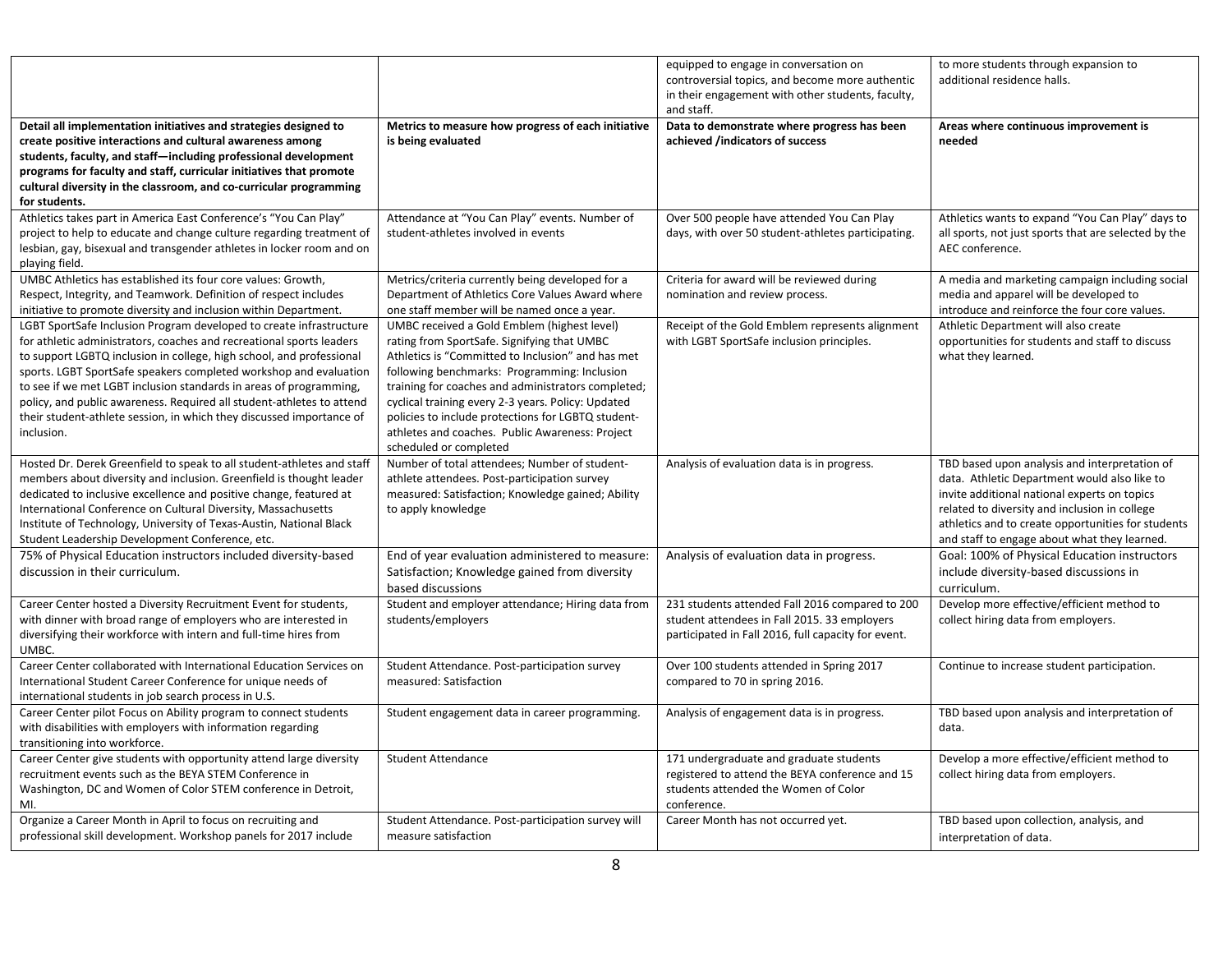| LGBTQ+ in Workplace and Getting Involved in Affinity Groups                                                                                                                                                                                                                                                                                                    |                                                                                                                                                                                                                                                                                                                      |                                                                                                                                                                                                                                                                                                                            |                                                                                                                                                                                                    |
|----------------------------------------------------------------------------------------------------------------------------------------------------------------------------------------------------------------------------------------------------------------------------------------------------------------------------------------------------------------|----------------------------------------------------------------------------------------------------------------------------------------------------------------------------------------------------------------------------------------------------------------------------------------------------------------------|----------------------------------------------------------------------------------------------------------------------------------------------------------------------------------------------------------------------------------------------------------------------------------------------------------------------------|----------------------------------------------------------------------------------------------------------------------------------------------------------------------------------------------------|
| Detail all implementation initiatives and strategies designed to<br>create positive interactions and cultural awareness among<br>students, faculty, and staff-including professional development<br>programs for faculty and staff, curricular initiatives that promote<br>cultural diversity in the classroom, and co-curricular programming<br>for students. | Metrics to measure how progress of each initiative<br>is being evaluated                                                                                                                                                                                                                                             | Data to demonstrate where progress has been<br>achieved /indicators of success                                                                                                                                                                                                                                             | Areas where continuous improvement is<br>needed                                                                                                                                                    |
| The Commons Student Staff Training - Micro-aggressions                                                                                                                                                                                                                                                                                                         | Post-training evaluation administered to measure:<br>Satisfaction; Knowledge of identifying micro-<br>aggressions; Using skills to address micro-<br>aggressions; Level of preparation to respond to<br>micro-aggression                                                                                             | 97% of participants reported being able to identify<br>a micro-aggression; 92% report they've learned at<br>least one skill in addressing micro-aggression;<br>95% of participants reported they feel more<br>prepared to respond to micro-aggression                                                                      | Opportunities for follow-up dialogues with<br>student staff on what they learned (e.g.<br>examples, strategies they've used, how they've<br>talked with others about this topic, etc.)             |
| The Commons Student Staff Training - Multicultural Competence                                                                                                                                                                                                                                                                                                  | Post-training evaluation administered to measure:<br>Presenter satisfaction; what students wanted to<br>learn more about related to topic                                                                                                                                                                            | Post-training evaluation revealed desire for<br>students to learn more about: Effective strategies<br>for working with others on increasing<br>multicultural competencies; Discussing of<br>examples of cultures clashing and strategies for<br>addressing them; Appropriate means of<br>communicating with deaf and blind | Integrate recommendations into training based<br>on qualitative responses from participants.                                                                                                       |
| Commuter Assistants (CA) and Transfer Student Network (TSN)<br>Leaders participated in session on Cross-Cultural Communication<br>during Student Staff Training before start of Fall 16 semester.                                                                                                                                                              | Post-training evaluation administered to measure:<br>Satisfaction; Knowledge gained; Ability and<br>confidence to use knowledge                                                                                                                                                                                      | Analysis of survey data in progress.                                                                                                                                                                                                                                                                                       | TBD based upon analysis and interpretation of<br>data.                                                                                                                                             |
| Residence Hall Social Change Projects                                                                                                                                                                                                                                                                                                                          | Post project survey administered to measure:<br>Satisfaction; Interest in social change projects;<br>Likelihood to participate in future projects                                                                                                                                                                    | Analysis of survey data in progress.                                                                                                                                                                                                                                                                                       | TBD based upon analysis and interpretation of<br>data. May add discussion groups for processing<br>experience.                                                                                     |
| 3-Part Diversity & Inclusion Workshop to develop the Residential Life<br>Community Director Team through self-awareness and enhanced<br>service to various student populations.                                                                                                                                                                                | Supervisor evaluations for PMPs.                                                                                                                                                                                                                                                                                     | Analysis of evaluation data in progress.                                                                                                                                                                                                                                                                                   | Development of Annual Community Director Skill<br>Development Plan, focused on specific<br>experiences selected by Director and CD                                                                 |
| Resident Advisor Fall Training Program                                                                                                                                                                                                                                                                                                                         | Student staff survey administered to measure:<br>Satisfaction with training; Knowledge gained;<br>Ability and confidence to use knowledge gained                                                                                                                                                                     | Analysis of evaluation data in progress.                                                                                                                                                                                                                                                                                   | TBD based upon analysis and interpretation of<br>data.                                                                                                                                             |
| Exploratory analysis of women who live in the residence halls.<br>Impetus for project was continued decline of women choosing to live<br>in residence halls versus off-campus.                                                                                                                                                                                 | Skyfactor Resident survey used to collect :<br>Percentage of women students living in the<br>residence halls; 3-year trend of women enrolled<br>versus women living in residence halls;<br>Classification and study time of women who live in<br>residence halls; Feelings of safety/security in<br>residence halls; | Analysis of evaluation data in progress.                                                                                                                                                                                                                                                                                   | TBD based upon analysis and interpretation of<br>data. Focus groups based on results of Skyfactor<br>resident satisfaction survey.                                                                 |
| Student Judicial Program Restorative Circles/Practices Training.<br>Training introduces participants to practice and theory of restorative<br>practices and provide opportunities for skill building.                                                                                                                                                          | <b>Staff Attendance</b>                                                                                                                                                                                                                                                                                              | Over 50 staff members trained in 2016.                                                                                                                                                                                                                                                                                     | Continue to increase staff participation.                                                                                                                                                          |
| Student Life - Mosaic Center. Monthly Religious and Ethnic Holiday<br>myUMBC posts                                                                                                                                                                                                                                                                             | No current metrics to measure effectiveness of<br>posts.                                                                                                                                                                                                                                                             |                                                                                                                                                                                                                                                                                                                            | IT staff count number of times myUMBC<br>events/emails have been given a "paw" to<br>demonstrate how students favor event and<br>count number of times event is seen by myUMBC<br>users via click. |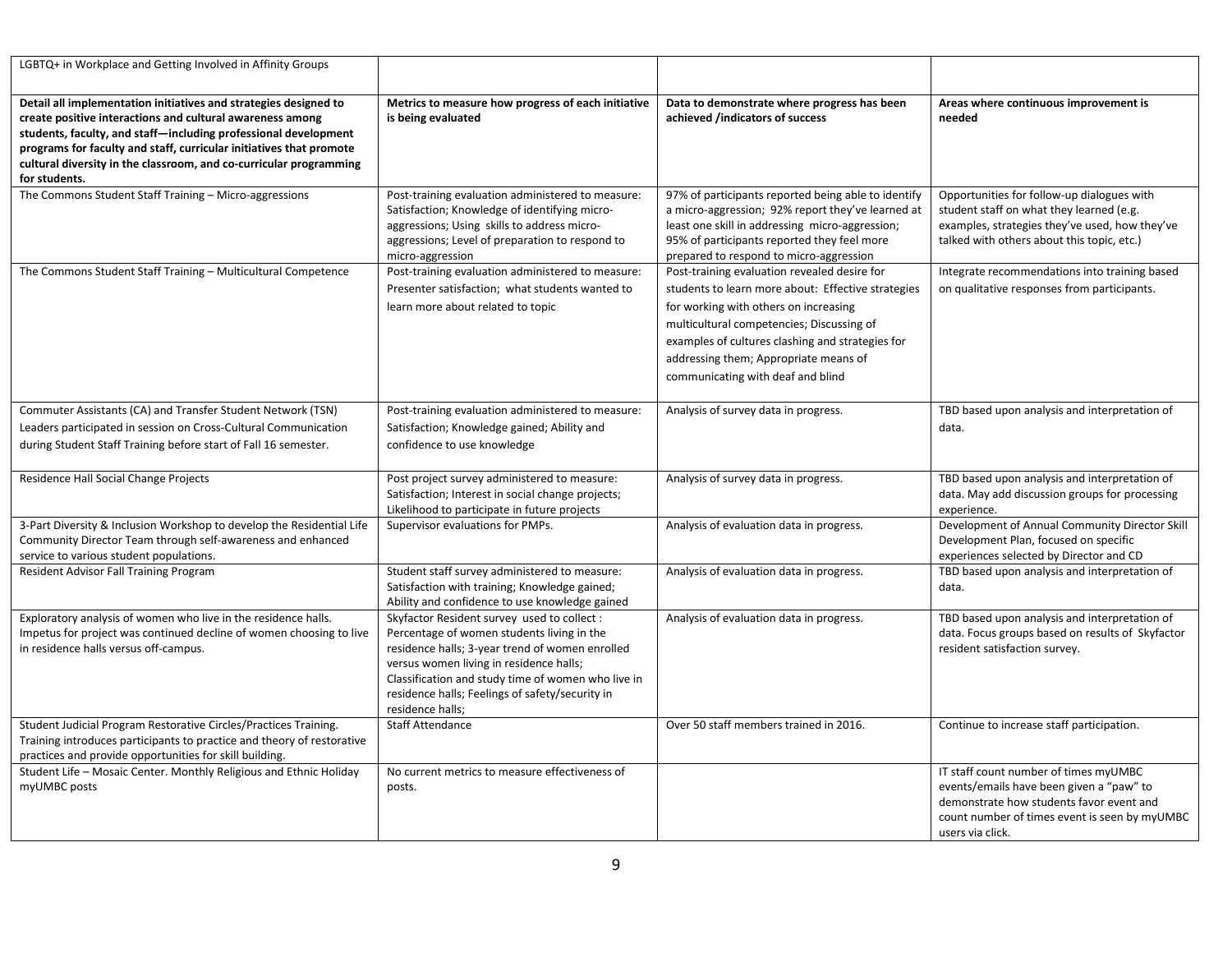| Detail all implementation initiatives and strategies designed to<br>create positive interactions and cultural awareness among<br>students, faculty, and staff-including professional development<br>programs for faculty and staff, curricular initiatives that promote<br>cultural diversity in the classroom, and co-curricular programming<br>for students. | Metrics to measure how progress of each initiative<br>is being evaluated                                                                                                                                                 | Data to demonstrate where progress has been<br>achieved /indicators of success                                                                                                                   | Areas where continuous improvement is<br>needed                                                                               |
|----------------------------------------------------------------------------------------------------------------------------------------------------------------------------------------------------------------------------------------------------------------------------------------------------------------------------------------------------------------|--------------------------------------------------------------------------------------------------------------------------------------------------------------------------------------------------------------------------|--------------------------------------------------------------------------------------------------------------------------------------------------------------------------------------------------|-------------------------------------------------------------------------------------------------------------------------------|
| Student Life - Mosaic Center. Safe Zone Program Workshops on<br>Sexual Orientation, Gender Identity and LGBTQ Allyship                                                                                                                                                                                                                                         | Post-event survey administered to measure:<br>Satisfaction; Knowledge gained; Ability to use<br>knowledge and skills gained; Confidence to use<br>knowledge and skills presented                                         | No Fall workshops offered due to curriculum<br>revision. In progress for Spring 2017                                                                                                             | Metrics tied to specific versus general learning<br>outcomes needed.                                                          |
| Student Life - Mosaic Center. Critical Social Justice (CSJ) Awareness<br>Week - Co-hosted and coordinated with Women's Center                                                                                                                                                                                                                                  | Post-event participant surveys administered to<br>measure: satisfaction; knowledge gained; ability to<br>use knowledge and skills; and confidence to use<br>knowledge and skills                                         | Data from Fall 2016: 73.8% of CSJ participants<br>gained better knowledge of specific social justice<br>issues: 59.3% gained better knowledge of social<br>justice overall                       | TBD based upon further analysis and<br>interpretation of data.                                                                |
| Mosaic Diversity Presenter (MDP) Workshops and Facilitated<br>Discussions - Topics included: Communicating Across Difference,<br>Multiculturalism and Inclusion, Diversity Awareness                                                                                                                                                                           | Post-Discussion/Workshop Participant Surveys<br>measured satisfaction                                                                                                                                                    | Analysis of survey data in progress.                                                                                                                                                             | Train the Trainer program and on-going<br>assessment needed.                                                                  |
| Student Life - Mosaic Center: Population-focused outreach and<br>event support to traditionally underrepresented students and<br>student organizations (specifically LGBTQ, Africana, Hispanic/Latinx,<br>Asian Diasporic populations and religious/spiritual groups - ex.<br>Muslim Student Association, Hillel, and Catholic Retrievers)                     | Meeting attendance tracked through Google<br>calendar.                                                                                                                                                                   | Analysis of survey data in progress.                                                                                                                                                             | TBD based upon analysis and interpretation of<br>data.                                                                        |
| Women's Center - Women's Center spearheads awareness months<br>to include Women's History Month (March), Sexual Assault<br>Awareness Month (April), and Relationship Violence Awareness<br>Month (Oct);                                                                                                                                                        | No metrics currently under development                                                                                                                                                                                   |                                                                                                                                                                                                  |                                                                                                                               |
| Women's Center hosts one-time events on variety of issues related<br>to diversity and cultural awareness (e.g. National Coming Out Day;<br>roundtable series; Take Back the Night)                                                                                                                                                                             | Event surveys                                                                                                                                                                                                            | 80% (n=70) of TBTN respondents reported<br>increased understanding of sexual assault, and<br>64% indicated increased knowledge of resources<br>available                                         |                                                                                                                               |
| Women's Center host on-going identity-based discussion-<br>based programs: Women of Color Coalition; Between<br>Women (for LGBTQ-identified women); Spectrum (for<br>transgender and gender non-binary students)                                                                                                                                               | Continue to assess best way to collect<br>metrics. Last year did attendance and minute<br>papers; this year using attendance and<br>observation rubrics completed by group<br>facilitators                               | Observation rubrics indicate participants<br>consistently discuss concerns and strategies<br>for wellbeing related to their identities                                                           |                                                                                                                               |
| Women's Center hosted skill-based workshops for faculty,<br>staff and students. Most requested workshops are<br>Supporting Survivors of Sexual Violence and workshops<br>related to micro-aggressions                                                                                                                                                          | Workshop survey                                                                                                                                                                                                          | Supporting Survivors workshop participants<br>report feeling on average 23% more<br>confident in their ability to create a survivor-<br>responsive campus                                        |                                                                                                                               |
| Telling Our Stories Initiative                                                                                                                                                                                                                                                                                                                                 | Metrics collected in 2015 as part of grant<br>funding; no formal metrics are currently<br>being collected                                                                                                                | 86% of attendees agree that event is<br>valuable for women of color at UMBC                                                                                                                      | Since project is no longer receiving grant<br>funding, we can't continue to execute or<br>assess program as we did previously |
| Returning Women Students Scholars + Affiliates Program                                                                                                                                                                                                                                                                                                         | Tracking/Attendance of scholarship funding<br>and events; Retention and Graduation rates;<br>Program and event evaluations; feedback<br>from mid-semester check-ins with each<br>student; program evaluation Spring 2016 | \$66,295 awarded FY17; 24 scholars +<br>affiliates are part of program;<br>No formal assessment of retention and<br>graduation rates - progress is being made to<br>access data more effectively |                                                                                                                               |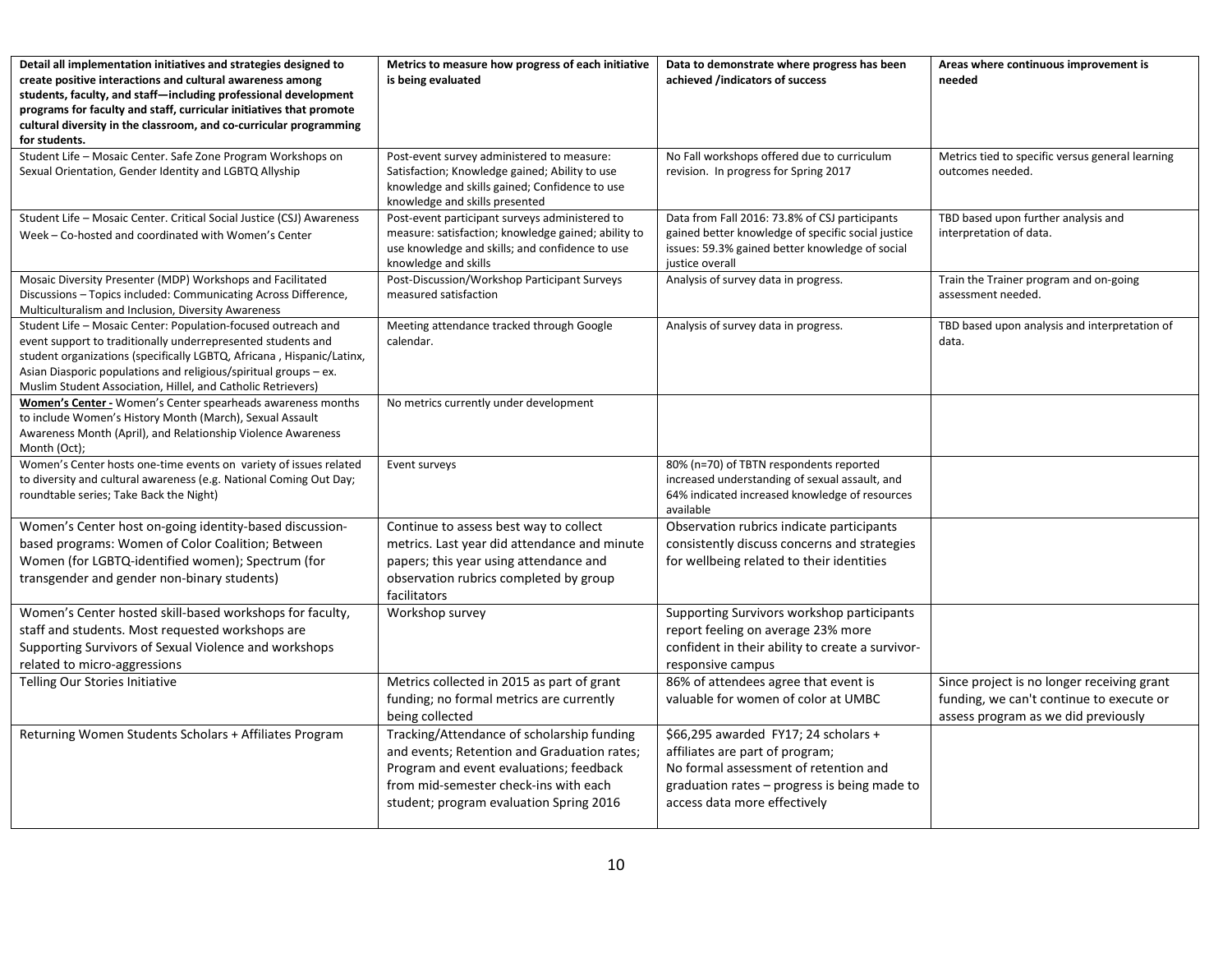## **Table 3:**

#### **USM Guideline 3:** Goal Statement addressing efforts and process for the reporting of hate-based crimes consistent with federal requirements. UMBC Goal 3 (from 2009 Diversity Plan):

To provide a culture of safety, inclusion and respect

| Detail all implementation initiatives, strategies, and campus                                                                                                                                                                                                                                                                                                                                                                                                                                                                                                                                                                                                                                                                                                                                                                                                                       | Metrics to measure how progress of each initiative                                                                                                                                                                                                                                                                                                                                                         | Data to demonstrate where progress has been                                                                                                                                                                                                                                                                                                                                                                                                                                                                                                                                                                                                                                                                         | Areas where continuous improvement is                                                                                                                                                                                                                                                                                                                                                                                                                                                                             |
|-------------------------------------------------------------------------------------------------------------------------------------------------------------------------------------------------------------------------------------------------------------------------------------------------------------------------------------------------------------------------------------------------------------------------------------------------------------------------------------------------------------------------------------------------------------------------------------------------------------------------------------------------------------------------------------------------------------------------------------------------------------------------------------------------------------------------------------------------------------------------------------|------------------------------------------------------------------------------------------------------------------------------------------------------------------------------------------------------------------------------------------------------------------------------------------------------------------------------------------------------------------------------------------------------------|---------------------------------------------------------------------------------------------------------------------------------------------------------------------------------------------------------------------------------------------------------------------------------------------------------------------------------------------------------------------------------------------------------------------------------------------------------------------------------------------------------------------------------------------------------------------------------------------------------------------------------------------------------------------------------------------------------------------|-------------------------------------------------------------------------------------------------------------------------------------------------------------------------------------------------------------------------------------------------------------------------------------------------------------------------------------------------------------------------------------------------------------------------------------------------------------------------------------------------------------------|
| processes for the reporting of hate-based crimes.                                                                                                                                                                                                                                                                                                                                                                                                                                                                                                                                                                                                                                                                                                                                                                                                                                   | is being evaluated                                                                                                                                                                                                                                                                                                                                                                                         | achieved / indicators of success                                                                                                                                                                                                                                                                                                                                                                                                                                                                                                                                                                                                                                                                                    | needed                                                                                                                                                                                                                                                                                                                                                                                                                                                                                                            |
| Campus Police - UMBC Police value climate of diversity and inclusion<br>in line with values of UMBC. Efforts ongoing as we attempt to build<br>bridges with variety of diverse campus groups. Officer participation<br>in groups such as LGBT Climate Group, Black Student Union, Muslim<br>Association, and Women's Center. Continue to provide group<br>specific programming relating to inclusiveness, acceptance, and<br>respect throughout year in presentations on campus.                                                                                                                                                                                                                                                                                                                                                                                                    | Fostering atmosphere of diversity and inclusion<br>minimizes number of hate crimes on Campus.<br>Between 2013 and 2015, total of 4 reports of hate<br>crimes reported to the Police. Low number of hate<br>crimes is direct result of climate set by President<br>and Police Department's commitment to ensuring<br>this climate is maintained in all areas in which we<br>interact with campus community. | Increased representation of women on Police<br>Force by 200%. Increased percentage of minority<br>employees in Student Marshall Program by 25%.<br>Conducted 16 presentations for campus<br>community. Monitoring and analysis of<br>enforcement actions reflect commitment to<br>providing unbiased policing strategies. Linked our<br>departmental diversity goals to campus PMP<br>process, as handling of hate/bias type incidents<br>are component of success for our officers in their<br>performance reviews. Police Department is an<br>active participant in the Campus Climate<br>Workgroup, and other campus groups such as<br>Black Student Union, Muslim Association,<br>Women's Center, SGA, and GSA. | Monitor activities of officers in their<br>enforcement duties requires consistent and<br>ongoing attention to ensure that biases to not<br>manifest in services that only a police<br>department can provide. We are also<br>committed to continuously improving our<br>departmental demographics to more fully<br>represent campus community. We would also<br>like to continue our outreach program to<br>campus groups and constituencies, and<br>increase number of campus partners with<br>whom we interact. |
| UMBC Police created specific protocols and policies for reporting<br>and response to hate crimes on Campus. Individuals or groups who<br>are a victim of a hate crime can report this by calling UMBC Police or<br>by emailing us through our website. In addition, victims can report<br>to a variety of offices on Campus, including Student Judicial<br>Programs, Title IX Office, Student Disability Services, and Residential<br>Life. Once UMBC Police receive report of hate crime officers must<br>follow specific response policy that outlines mandated steps,<br>including notification and engagement of UMBC Police Command<br>Staff, crime scene processing, witness canvassing, written<br>statements, removal of any offensive language or symbols, and<br>victim support. All hate crimes assigned to a UMBC Detective for<br>high priority follow up.             |                                                                                                                                                                                                                                                                                                                                                                                                            |                                                                                                                                                                                                                                                                                                                                                                                                                                                                                                                                                                                                                                                                                                                     |                                                                                                                                                                                                                                                                                                                                                                                                                                                                                                                   |
| Police Department has instituted number of programs and priorities<br>to maintainof inclusive campus, including commitment to aggressive<br>minority recruiting so police department reflects diverse makeup of<br>community. It also includes commitment to monitoring enforcement<br>actions by UMBC Police Department to ensure that law enforcement<br>efforts are conducted in fair, impartial, and unbiased manner,<br>through consistent review and analysis of our enforcement actions.<br>Also includes continued ongoing training in unbiased policing topics<br>for our officers, and training that enhances our ability to interact<br>with the diverse community that we serve<br>Graduate School - TAs receive training at annual August "Teaching<br>and Learning Seminar" where training is provided by the Title IX<br>coordinator, and the Office of Disabilities | All new TAs are asked to attend this training unless<br>their departments provide department or<br>discipline-specific training                                                                                                                                                                                                                                                                            | N/A                                                                                                                                                                                                                                                                                                                                                                                                                                                                                                                                                                                                                                                                                                                 | N/A                                                                                                                                                                                                                                                                                                                                                                                                                                                                                                               |
| <b>Student Affairs - Residential Life Training &amp; Protocols for staff on</b><br>recognizing, addressing, and reporting bias-motivated actions.                                                                                                                                                                                                                                                                                                                                                                                                                                                                                                                                                                                                                                                                                                                                   | Number of reports filed; Category coding of<br>incident reports                                                                                                                                                                                                                                                                                                                                            | Analysis of survey data is in progress.                                                                                                                                                                                                                                                                                                                                                                                                                                                                                                                                                                                                                                                                             | TBD based upon analysis and interpretation of<br>data.                                                                                                                                                                                                                                                                                                                                                                                                                                                            |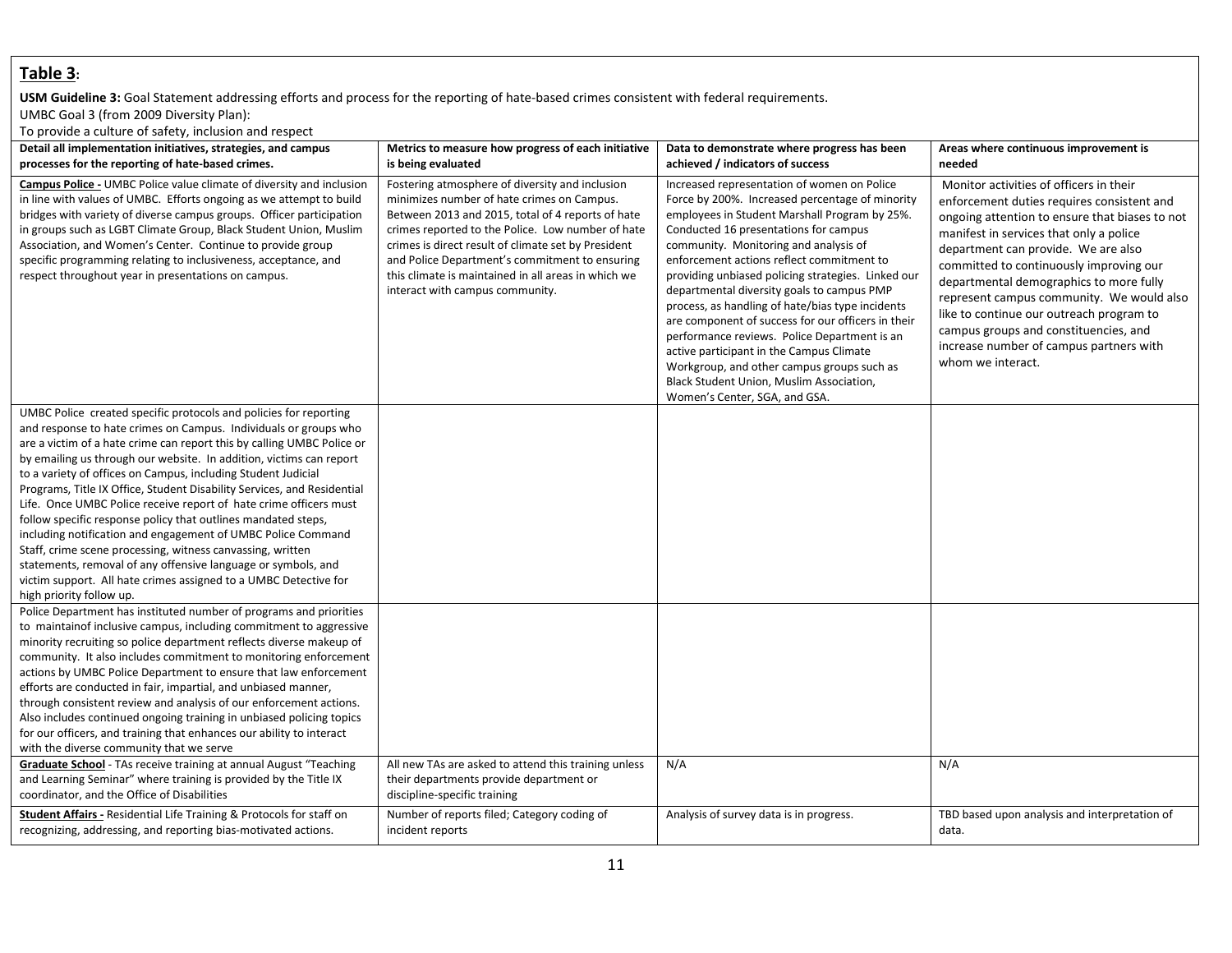| Detail all implementation initiatives, strategies, and campus<br>processes for the reporting of hate-based crimes.                                                                                                                                                    | Metrics to measure how progress of each<br>initiative is being evaluated                                                                   | Data to demonstrate where progress has been<br>achieved / indicators of success                                                                                                                                                                                                                                                                                                                                                                                               | Areas where continuous improvement is<br>needed                                                                                                             |
|-----------------------------------------------------------------------------------------------------------------------------------------------------------------------------------------------------------------------------------------------------------------------|--------------------------------------------------------------------------------------------------------------------------------------------|-------------------------------------------------------------------------------------------------------------------------------------------------------------------------------------------------------------------------------------------------------------------------------------------------------------------------------------------------------------------------------------------------------------------------------------------------------------------------------|-------------------------------------------------------------------------------------------------------------------------------------------------------------|
| Women's Center - Women's Center 1-1 Support for Students,<br>Faculty and staff related to sexual violence, relationship violence,<br>stalking, race/racism, LGBTQ issues, pregnancy, mental health, etc. -<br>Report any issues of discrimination or policy volitions | Track daily usage rates of this service; follow up 1-1<br>meetings by sending email to individual asking for<br>feedback on the experience | In FY17 staff have recorded 25 1-1 conversations<br>with students related to sexual misconduct:<br>several of these conversations have been<br>reported to the Title IX Coordinator. Staff have<br>also worked with campus police to report race-<br>based bias incidents related to Women's Center<br>event programs and flyers. In FY17 staff have<br>recorded 17 1-1 conversations with<br>students/staff/faculty related to LGBTQ issues and<br>8 related to race/racism. | We are at a staffing saturation of not being able<br>to take on much more 1-1 support without it<br>impacting other Women's Center programs and<br>services |
| Provide workshops to faculty, staff and students about supporting<br>survivors of sexual violence that includes information about Title IX<br>and reporting procedures                                                                                                | Pre and Post workshop surveys                                                                                                              | Generally, participants increased their confidence<br>in being able to support survivors of sexual<br>violence.                                                                                                                                                                                                                                                                                                                                                               | Reaching a greater number of students, faculty,<br>and staff to attend our workshops                                                                        |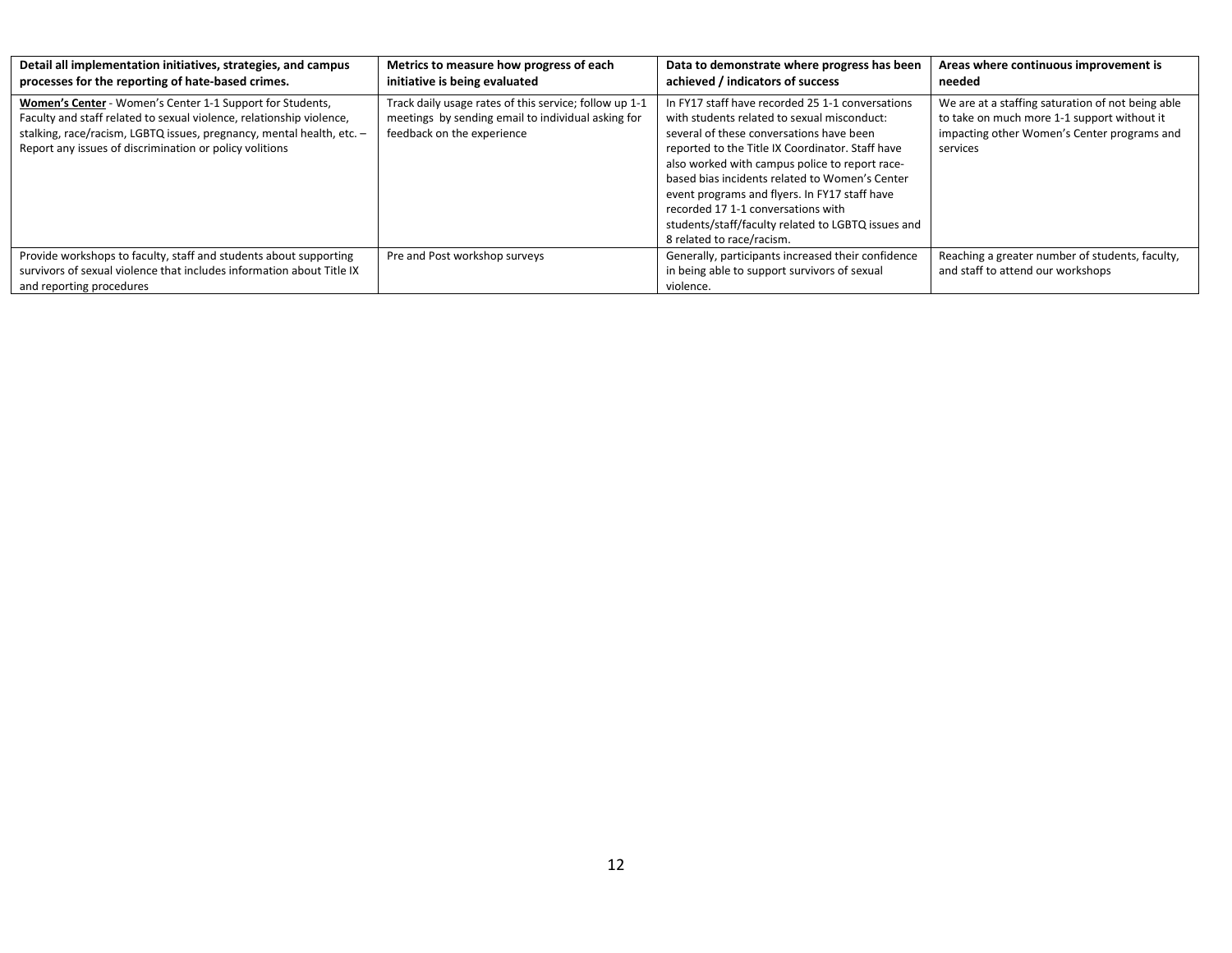|                                               |       |       |                            |        | <b>TABLE 5: STUDENTS</b> |       |           |                |        |       |              |                |                |               |           |        |                                               |                    |                     |
|-----------------------------------------------|-------|-------|----------------------------|--------|--------------------------|-------|-----------|----------------|--------|-------|--------------|----------------|----------------|---------------|-----------|--------|-----------------------------------------------|--------------------|---------------------|
|                                               |       |       | <b>Baseline: 2009-2010</b> |        |                          |       | 2014-2015 |                |        |       | 2015-2016    |                |                |               | 2016-2017 |        |                                               |                    |                     |
| <b>UNDER-</b><br><b>GRADUATE</b>              |       |       | Male                       | Female |                          |       | Male      | Female         |        | %     | Male         | Female         |                | $\frac{0}{6}$ | Male      | Female | <b>UNDER- GRADUATE</b>                        | $%$ chg<br>f09-f16 | $%$ chg f15-<br>f16 |
| African American/Black                        | 1.646 | 16.5% | 741                        | 905    | 1,864                    | 16.4% | 875       | 989            | 1.924  | 17.1% | 893          | 1,031          | 1.940          | 17.4%         | 907       | 1,033  | African American/Black                        | 17.9%              | 0.8%                |
| American Indian or                            |       |       |                            |        |                          |       |           |                |        |       |              |                |                |               |           |        |                                               |                    |                     |
| Alaska Native                                 | 52    | 0.5%  | 30                         | 22     | 20                       | 0.2%  | 14        | -6             | 16     | 0.1%  | 9            |                | 23             | 0.2%          | 15        |        | American Indian or Alaska Native              | $-55.8%$           | 43.8%               |
| Asian                                         | 2.034 | 20.4% | 1.077                      | 957    | 2.281                    | 20.0% | 1,235     | 1.046          | 2.295  | 20.4% | 1.214        | 1.081          | 2.338          | 21.0%         | 1.248     | 1.090  | Asian                                         | 14.9%              | 1.9%                |
| Hispanic/Latino                               | 388   | 3.9%  | 214                        | 174    | 672                      | 5.9%  | 337       | 335            | 670    | 6.0%  | 334          | 336            | 751            | 6.7%          | 375       | 376    | Hispanic/Latino                               | 93.6%              | 12.1%               |
| White                                         | 5,150 | 51.8% | 2.962                      | 2.188  | 5.033                    | 44.2% | 2.943     | 2.090          | 4.906  | 43.6% | 2.905        | 2.001          | 4.791          | 43.0%         | 2.901     | 1.890  | White                                         | $-7.0%$            | $-2.3%$             |
| Native Hawaiian or<br>other Pacific Islander* | 77    | 0.8%  | 24                         | 53     | 22                       | 0.2%  | -9        | 13             | 22     | 0.2%  | 9            | 13             | 13             | 0.1%          | -5        |        | Native Hawaiian or other Pacific<br>Islander* | $-83.1%$           | $-40.9%$            |
| Two or more races                             |       | 0.0%  |                            |        | 415                      | 3.6%  | 200       | 215            | 432    | 3.8%  | 225          | 207            | 429            | 3.9%          | 228       | 201    | Two or more races                             | na                 | $-0.7%$             |
| Did Not Self Identify                         | 203   | 2.0%  | 105                        | 98     | 550                      | 4.8%  | 342       | 208            | 495    | 4.4%  | 308          | 187            | 417            | 3.7%          | 256       | 161    | Did Not Self Identify                         | 105.4%             | $-15.8%$            |
| International                                 | 397   | 4.0%  | 230                        | 167    | 522                      | 4.6%  | 299       | 223            | 483    | 4.3%  | 268          | 215            | 440            | 3.9%          | 248       | 192    | International                                 | 10.8%              | $-8.9%$             |
| TOTAL                                         | 9.947 |       | 5,383                      | 4.564  | 11,379                   |       | 6.254     | 5,125          | 11,243 |       | 6.165        | 5,078          | 11.142         |               | 6.183     | 4.959  | TOTAL                                         | 12.0%              | $-0.9%$             |
| <b>GRADUATE</b>                               |       |       | Male                       | Female |                          |       | Male      | Female         |        | %     | Male         | Female         |                | $\%$          | Male      | Female | <b>GRADUATE</b>                               | $%$ chg<br>f09-f16 | $%$ chg f15-<br>f16 |
| African American/Black                        | 356   | 12.2% | 144                        | 212    | 317                      | 12.2% | 136       | 181            | 313    | 12.1% | 142          | 171            | 294            | 11.8%         | 143       | 151    | African American/Black                        | $-17.4%$           | $-6.1%$             |
| American Indian or                            |       |       |                            |        |                          |       |           |                |        |       |              |                |                |               |           |        |                                               |                    |                     |
| Alaska Native                                 | 9     | 0.3%  | 6                          | 3      |                          | 0.2%  |           | $\overline{3}$ |        | 0.2%  |              | $\overline{3}$ | 5              | 0.2%          |           |        | American Indian or Alaska Native              | $-44.4%$           | 25.0%               |
| Asian                                         | 200   | 6.8%  | 106                        | 94     | 194                      | 7.5%  | 110       | 84             | 204    | 7.9%  | 109          | 95             | 216            | 8.6%          | 117       | 99     | Asian                                         | 8.0%               | 5.9%                |
| Hispanic/Latino                               | 75    | 2.6%  | 32                         | 43     | 98                       | 3.8%  | 49        | 49             | 110    | 4.2%  | 58           | 52             | 105            | 4.2%          | 60        | 45     | Hispanic/Latino                               | 40.0%              | $-4.5%$             |
| White                                         | 1.535 | 52.5% | 679                        | 856    | 1.303                    | 50.1% | 641       | 662            | 1.265  | 48.7% | 639          | 626            | 1.158          | 46.4%         | 581       | 577    | White                                         | $-24.6%$           | $-8.5%$             |
| Native Hawaiian or<br>other Pacific Islander* | 9     | 0.3%  | $\overline{1}$             | 8      | 7                        | 0.3%  | 3         |                | -5     | 0.2%  | $\mathbf{3}$ | 2              | $\overline{4}$ | 0.2%          | 3         |        | Native Hawaiian or other Pacific<br>Islander* | $-55.6%$           | $-20.0%$            |
| Two or more races                             |       | 0.0%  |                            |        | 35                       | 1.3%  | 18        | 17             | 38     | 1.5%  | 22           | 16             | 49             | 2.0%          | 23        | 26     | Two or more races                             | na                 | 28.9%               |
|                                               |       |       |                            |        |                          |       |           |                |        |       |              |                |                |               |           |        |                                               |                    |                     |
| Did Not Self Identify                         | 232   | 7.9%  | 107                        | 125    | 109                      | 4.2%  | 71        | 38             | 98     | 3.8%  | 58           | 40             | 95             | 3.8%          | 56        | 39     | Did Not Self Identify                         | $-59.1%$           | $-3.1%$             |
| International                                 | 507   | 17.3% | 275                        | 232    | 533                      | 20.5% | 294       | 239            | 559    | 21.5% | 320          | 239            | 572            | 22.9%         | 328       | 244    | International                                 | 12.8%              | 2.3%                |
| TOTAL                                         | 2,923 |       | 1,350                      | 1,573  | 2,600                    |       | 1.323     | 1,277          | 2,596  |       | 1,352        | 1,244          | 2,498          |               | 1,312     | 1,186  | TOTAL                                         | $-11.2%$           | $-0.2%$             |

|                                  | $%$ chg           | % chg f15-         |
|----------------------------------|-------------------|--------------------|
| <b>UNDER- GRADUATE</b>           | f09-f16           | f16                |
|                                  |                   |                    |
| African American/Black           | 17.9%             | 0.8%               |
|                                  |                   |                    |
| American Indian or Alaska Native | $-55.8%$          | 43.8%              |
| Asian                            | 14.9%             | 1.9%               |
| Hispanic/Latino                  | 93.6%             | 12.1%              |
| White                            | $-7.0%$           | $-2.3%$            |
| Native Hawaiian or other Pacific |                   |                    |
| Islander*                        | $-83.1%$          | $-40.9%$           |
| Two or more races                | na                | $-0.7%$            |
|                                  |                   |                    |
| Did Not Self Identify            | 105.4%            | $-15.8%$           |
| International                    | 10.8%             | $-8.9%$            |
| TOTAL                            | 12.0%             | $-0.9%$            |
|                                  |                   |                    |
|                                  | $%$ chg           | % chg f15-         |
| <b>GRADUATE</b>                  | f09-f16           | f16                |
|                                  |                   |                    |
| African American/Black           | $-17.4%$          | $-6.1%$            |
| American Indian or Alaska Native | $-44.4%$          |                    |
| Asian                            | 8.0%              | 25.0%<br>5.9%      |
|                                  | 40.0%             |                    |
| Hispanic/Latino<br>White         | $-24.6%$          | $-4.5%$<br>$-8.5%$ |
|                                  |                   |                    |
| Native Hawaiian or other Pacific |                   |                    |
| Islander*                        | $-55.6%$          | $-20.0\%$          |
| Two or more races                | na                | 28.9%              |
|                                  |                   |                    |
| Did Not Self Identify            | $-59.1%$          | $-3.1%$            |
| International<br>TOTAL           | 12.8%<br>$-11.2%$ | 2.3%<br>$-0.2%$    |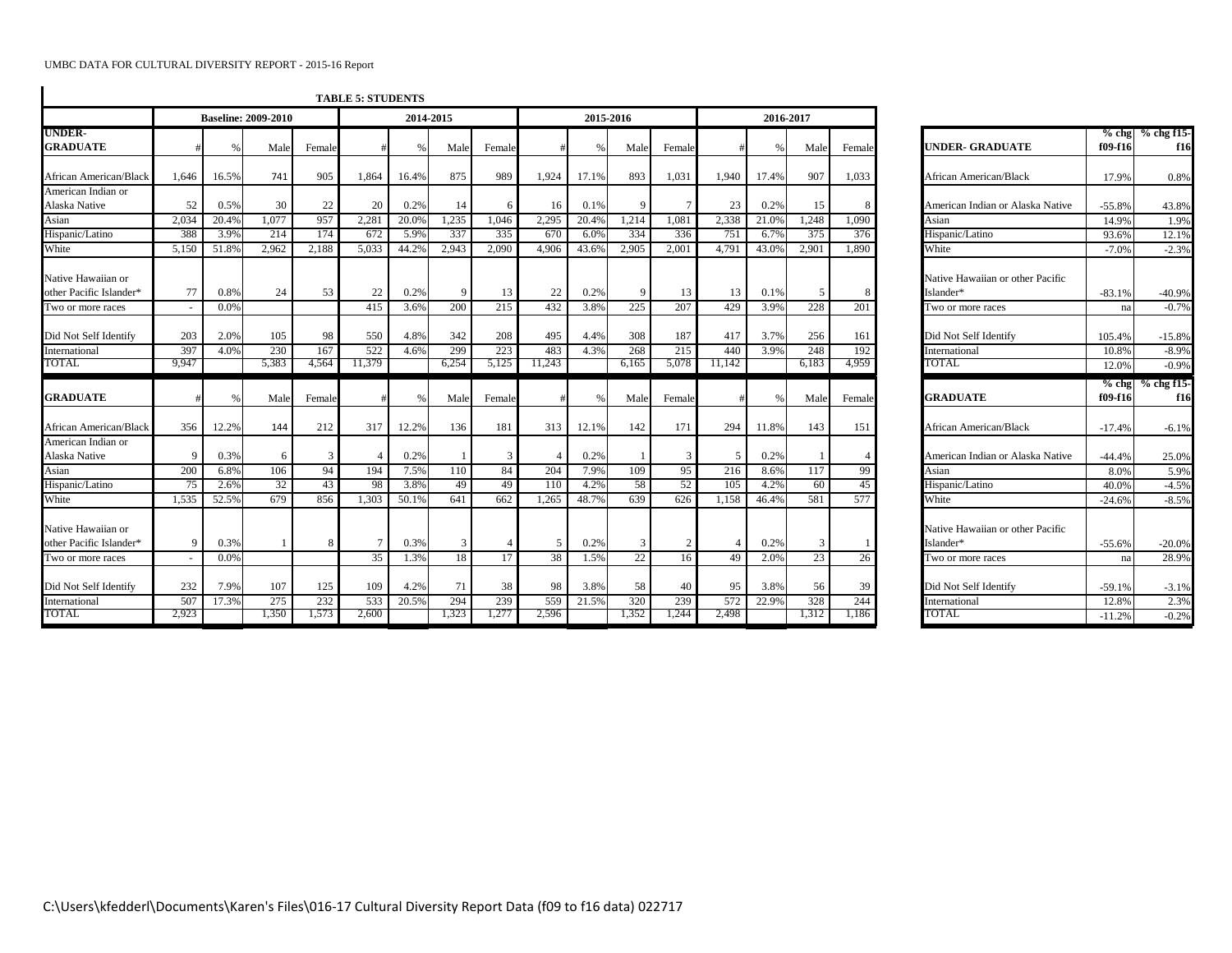|                                               |            |              |                 |                          |                 |              |            |                  |              |              |            |            |              |              |            |                   |                                               |                | $%$ chg $%$ chg f15 |
|-----------------------------------------------|------------|--------------|-----------------|--------------------------|-----------------|--------------|------------|------------------|--------------|--------------|------------|------------|--------------|--------------|------------|-------------------|-----------------------------------------------|----------------|---------------------|
| <b>ALL STUDENTS</b>                           |            |              | Male            | Female                   |                 |              | Male       | Female           |              |              | Male       | Female     |              |              | Male       | Female            | <b>ALL STUDENTS</b>                           | f09-f16        | f16                 |
| African American/Black                        | 2,002      | 15.6%        | 885             | 1,117                    | 2,181           | 15.6%        | 1,011      | 1,170            | 2,237        | 16.2%        | 1,035      | 1,202      | 2,234        | 16.4%        | 1,050      | 1,184             | African American/Black                        | 11.6%          | $-0.1%$             |
| American Indian or<br>Alaska Native           |            | 0.5%         | 36 <sub>1</sub> | 25                       | 24              | 0.2%         | 15         |                  | 20           | 0.1%         |            |            | 28           | 0.2%         | 16         |                   | American Indian or Alaska Native              | $-54.1%$       | 40.0%               |
| Asian                                         | 2,234      | 17.49        | 1.183           | 1.051                    | 2.475           | 17.7%        | 1.345      | 1.130            | 2.499        | 18.1%        | 1,323      | 1.176      | 2,554        | 18.7%        | .365       | 1,189             | Asian                                         | 14.3%          | 2.2%                |
| Hispanic/Latino                               | 463        | 3.6%         | 246             | 217                      | 770             | 5.5%         | 386        | 384              | 780          | 5.6%         | 392        | 388        | 856          | 6.3%         | 435        | 421               | Hispanic/Latino                               | 84.9%          | 9.7%                |
| White                                         | 6.685      | 51.9%        | 3.641           | 3,044                    | 6.336           | 45.3%        | 3.584      | 2,752            | 6.171        | 44.6%        | 3,544      | 2.627      | 5.949        | 43.6%        | 3,482      | 2.467             | White                                         | $-11.0%$       | $-3.6%$             |
| Native Hawaiian or<br>other Pacific Islander* | 86         | 0.7%         | 25              | 61                       | 29              | 0.2%         | 12         | 17               | 27           | 0.2%         |            |            | 17           | 0.1%         |            |                   | Native Hawaiian or other Pacific<br>Islander* | $-80.2%$       | $-37.0%$            |
| Two or more races                             |            | 0.0%         |                 | $\overline{\phantom{a}}$ | 45 <sub>C</sub> | 3.2%         | 218        | $2\overline{32}$ | 470          | 3.4%         | 247        | 223        | 478          | 3.5%         | 251        | 227               | Two or more races                             | na             | 1.7%                |
| Did Not Self Identify<br>International        | 435<br>904 | 3.4%<br>7.0% | 212<br>505      | 223<br>399               | 659<br>1,055    | 4.7%<br>7.5% | 413<br>593 | 246<br>462       | 593<br>1,042 | 4.3%<br>7.5% | 366<br>588 | 227<br>454 | 512<br>1.012 | 3.8%<br>7.4% | 312<br>576 | <b>200</b><br>436 | Did Not Self Identify<br>International        | 17.7%<br>11.9% | $-13.7%$<br>$-2.9%$ |
| TOTAL                                         | 12.870     |              | 6,733           | 0.13.                    | 13,979          |              | 7.577      | 6.402            | 13,839       |              | 7.51       | 6.322      | 13,640       |              | 7.495      | 6.145             | TOTAL                                         | 6.0%           | $-1.4%$             |

|                                  | $%$ chg  | $%$ chg f15- |
|----------------------------------|----------|--------------|
| <b>ALL STUDENTS</b>              | f09-f16  | f16          |
|                                  |          |              |
| African American/Black           | 11.6%    | $-0.1%$      |
|                                  |          |              |
| American Indian or Alaska Native | $-54.1%$ | 40.0%        |
| Asian                            | 14.3%    | 2.2%         |
| Hispanic/Latino                  | 84.9%    | 9.7%         |
| White                            | $-11.0%$ | $-3.6%$      |
| Native Hawaiian or other Pacific |          |              |
| Islander*                        | $-80.2%$ | $-37.0%$     |
| Two or more races                | na       | 1.7%         |
| Did Not Self Identify            | 17.7%    | $-13.7%$     |
| International                    | 11.9%    | $-2.9%$      |
| TOTAI                            | 6.0%     | $-1.4%$      |

|                                               |                                 |               |                            |        | <b>TABLE 6: FACULTY</b> |              |           |        |                                |               |                 |                           |                          |              |                 |                                |                                               |                |                            |
|-----------------------------------------------|---------------------------------|---------------|----------------------------|--------|-------------------------|--------------|-----------|--------|--------------------------------|---------------|-----------------|---------------------------|--------------------------|--------------|-----------------|--------------------------------|-----------------------------------------------|----------------|----------------------------|
|                                               |                                 |               | <b>Baseline: 2009-2010</b> |        |                         |              | 2014-2015 |        |                                |               | 2015-2016       |                           |                          |              | 2016-2017       |                                |                                               |                |                            |
| <b>ALL FACULTY</b>                            |                                 |               | Male                       | Female |                         |              | Male      | Female |                                | $\frac{0}{6}$ | Male            | Female                    |                          |              | Male            | Female                         | <b>ALL FACULTY</b>                            | $f09-f16$      | $%$ chg $%$ chg f15<br>f16 |
| African American/Black                        | 54                              | 5.3%          | 24                         | 30     | 62                      | 6.4%         | 30        | 32     | 69                             | 6.8%          | 33 <sup>1</sup> | 36 l                      | 71                       | 7.1%         | 31              | 40                             | African American/Black                        | 31.5%          | 2.9%                       |
| American Indian or<br>Alaska Native           | $\mathcal{R}$                   | 0.3%          |                            |        |                         | 0.1%         | $\sim$    |        |                                | 0.2%          |                 |                           | $\overline{\phantom{a}}$ | 0.0%         |                 |                                | American Indian or Alaska Native              | $-100.0\%$     | $-100.0%$                  |
| Asian                                         | 132                             | 13.0%         | 87                         | 45     | 123                     | 12.7%        | 67        | 56     | 130                            | 12.7%         | 68              | 62                        | 132                      | 13.3%        | 70              | 62                             | Asian                                         | 0.0%           | 1.5%                       |
| Hispanic/Latino                               | 12                              | 1.2%          |                            |        | 23                      | 2.4%         |           | 16     | 23                             | 2.3%          |                 | 16 <sup>1</sup>           | 25                       | 2.5%         | 10 <sup>1</sup> | 15                             | Hispanic/Latino                               | 108.3%         | 8.7%                       |
| White                                         | 710                             | 69.8%         | 430                        | 280    | 712                     | 73.6%        | 397       | 315    | 732                            | 71.8%         | 414             | 318                       | 707                      | 71.1%        | 405             | 302                            | White                                         | $-0.4%$        | $-3.4%$                    |
| Native Hawaiian or<br>other Pacific Islander* | $\overline{\phantom{a}}$        | 0.0%          |                            |        |                         | 0.0%         | $\sim$    |        | . .                            | 0.0%          | $\overline{a}$  | $\sim$                    | $\overline{\phantom{a}}$ | 0.0%         | $\sim$          |                                | Native Hawaiian or other Pacific<br>Islander* | na             | na                         |
| Two or more races                             |                                 | 0.0%          |                            |        |                         | 0.1%         | $\sim$    |        |                                | 0.7%          |                 |                           |                          | 0.4%         |                 |                                | Two or more races                             | na             | $-42.9%$                   |
| Did Not Self Identify<br>International        | $\overline{\phantom{a}}$<br>106 | 0.0%<br>10.4% | 73                         | 33     | 43                      | 0.3%<br>4.4% | 29        | 14     | $\overline{\phantom{a}}$<br>57 | 0.0%<br>5.6%  | -<br>33         | $\sim$<br>24 <sub>1</sub> | $\sim$<br>55             | 0.0%<br>5.5% | $\sim$<br>34    | $\overline{\phantom{a}}$<br>21 | Did Not Self Identify<br>International        | na<br>$-48.1%$ | na<br>$-3.5%$              |
| TOTAL                                         | 1,017                           |               | 620                        | 397    | 968                     |              | 531       | 437    | 1,020                          |               | 560             | 460                       | 994                      |              | 551             | 443                            | TOTAL                                         | $-2.3%$        | $-2.5%$                    |

|                                  | $%$ chg   | % chg f15- |
|----------------------------------|-----------|------------|
| <b>ALL FACULTY</b>               | f09-f16   | f16        |
| African American/Black           | 31.5%     | 2.9%       |
| American Indian or Alaska Native | $-100.0%$ | $-100.0\%$ |
| Asian                            | 0.0%      | 1.5%       |
| Hispanic/Latino                  | 108.3%    | 8.7%       |
| White                            | $-0.4%$   | $-3.4%$    |
| Native Hawaiian or other Pacific |           |            |
| Islander*                        | na        | na         |
| Two or more races                | na        | $-42.9%$   |
| Did Not Self Identify            | na        | na         |
| International                    | $-48.1%$  | $-3.5%$    |
| TOTAL.                           | $-2.3%$   | $-2.5%$    |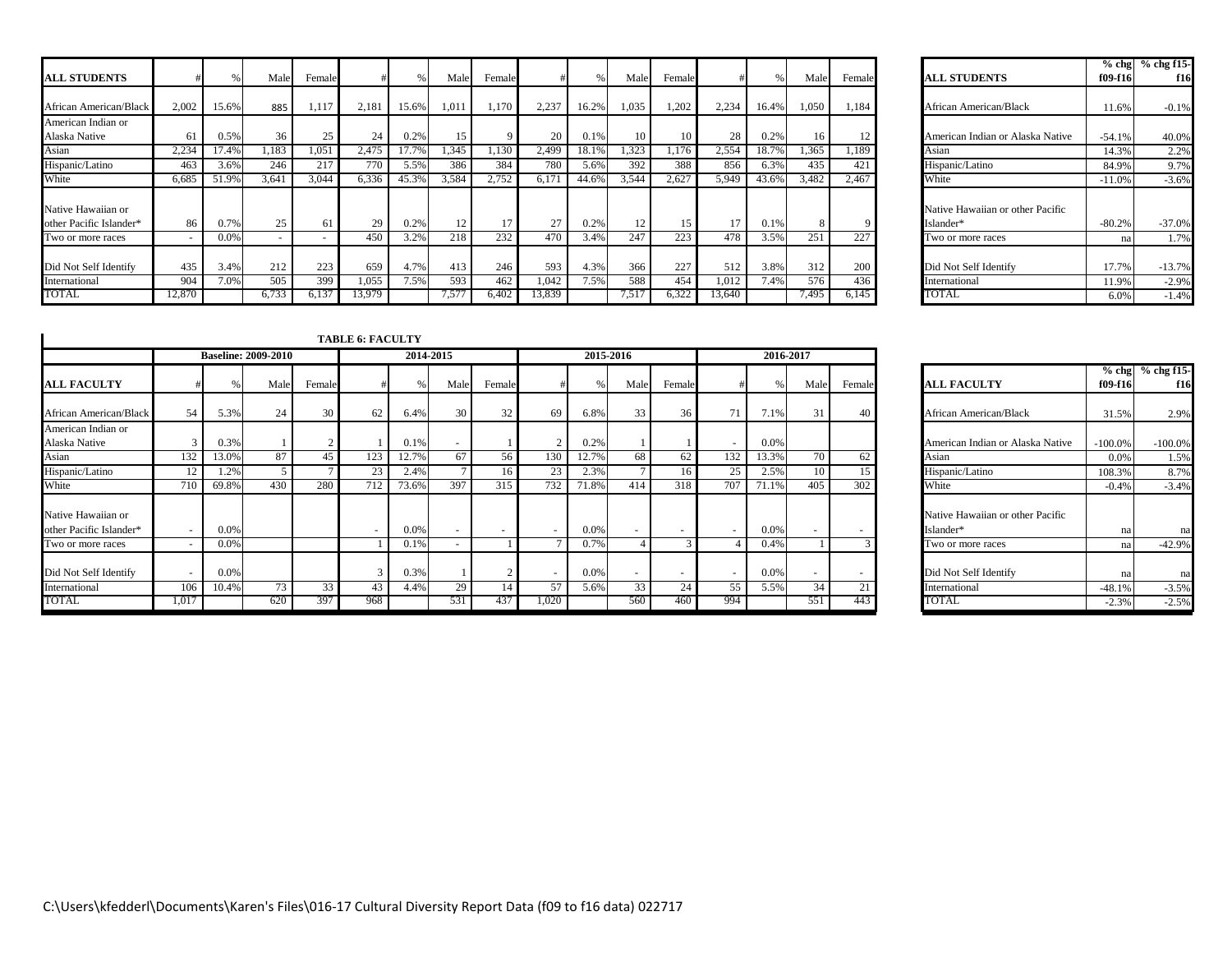| <b>TENURED/TENURE</b><br><b>TRACK FACULTY</b> |                          | $\%$  | Male | Female        |             | $\frac{0}{6}$ | Male                     | Female |                          | $\%$  | Male            | Female        | #                        | $\frac{0}{0}$ | Male                     | Female | <b>TENURED/TENURE TRACK</b><br><b>FACULTY</b> | f09-f16   | % chg % chg f15-<br>f16 |
|-----------------------------------------------|--------------------------|-------|------|---------------|-------------|---------------|--------------------------|--------|--------------------------|-------|-----------------|---------------|--------------------------|---------------|--------------------------|--------|-----------------------------------------------|-----------|-------------------------|
| African American/Black                        | 19                       | 5.0%  | 10   |               | 27          | 6.9%          | 14                       | 13     | 26                       | 6.5%  | 13              | 13            | 26                       | 6.5%          | 12                       | 14     | <b>African American/Black</b>                 | 36.8%     | 0.0%                    |
| American Indian or                            |                          |       |      |               |             |               |                          |        |                          |       |                 |               |                          |               |                          |        |                                               |           |                         |
| Alaska Native                                 |                          | 0.0%  |      |               |             | 0.0%          | $\sim$                   |        | $\overline{\phantom{a}}$ | 0.0%  |                 |               |                          | 0.0%          | ٠                        |        | American Indian or Alaska Native              | na        | na                      |
| Asian                                         | 50                       | 13.1% | 31   | 19            | 68          | 17.4%         | 38                       | 30     | 67                       | 16.8% | 38              | 29            | 71                       | 17.8%         | 41                       | 30     | Asian                                         | 42.0%     | 6.0%                    |
| Hispanic/Latino                               |                          | 1.8%  | 3    |               | 12          | 3.1%          | 5                        | $\tau$ | 13                       | 3.3%  | $\sqrt{5}$      | 8             | 13                       | 3.3%          | $7\overline{ }$          |        | Hispanic/Latino                               | 85.7%     | 0.0%                    |
| White                                         | 282                      | 74.0% | 177  | 105           | 273         | 70.0%         | 166                      | 107    | 279                      | 69.8% | 169             | 110           | 275                      | 68.8%         | 164                      | 111    | White                                         | $-2.5%$   | $-1.4%$                 |
| Native Hawaiian or<br>other Pacific Islander* |                          | 0.0%  |      |               |             | 0.0%          | $\sim$                   | $\sim$ | $\sim$                   | 0.0%  |                 |               | $\overline{\phantom{a}}$ | 0.0%          | $\sim$                   | $\sim$ | Native Hawaiian or other Pacific<br>Islander* | na        | na                      |
| Two or more races                             |                          | 0.0%  |      |               |             | 0.3%          | $\sim$                   |        | $\mathcal{D}$            | 0.5%  |                 | $\mathcal{L}$ | $\overline{2}$           | 0.5%          | $\sim$                   |        | Two or more races                             | na        | 0.0%                    |
| Did Not Self Identify                         |                          | 0.0%  |      |               |             | 0.0%          |                          |        |                          | 0.0%  |                 |               |                          | 0.0%          |                          |        | Did Not Self Identify                         | na        | na                      |
| International                                 | 23                       | 6.0%  | 14   | $\mathbf{Q}$  | $\mathbf Q$ | 2.3%          | $7\phantom{.0}$          | 2      | 13                       | 3.3%  | 8               | .5            | 13                       | 3.3%          | $7\overline{ }$          |        | International                                 | $-43.5%$  | 0.0%                    |
| TOTAL                                         | 381                      |       | 235  | 146           | 390         |               | 230                      | 160    | 400                      |       | 233             | 167           | 400                      |               | 231                      | 169    | TOTAL.                                        | 5.0%      | 0.0%                    |
| <b>NON-TENURE</b>                             |                          |       |      |               |             |               |                          |        |                          |       |                 |               |                          |               |                          |        | <b>NON-TENURE TRACK</b>                       | $%$ chg   | $%$ chg f15             |
| <b>TRACK FACULTY</b>                          |                          | 0/    | Male | Female        |             |               | Male                     | Female |                          |       | Male            | Female        |                          |               | Male                     | Female | <b>FACULTY</b>                                | f09-f16   | f16                     |
| African American/Blacl                        | 35                       | 5.5%  | 14   | 21            | 35          | 6.1%          | 16                       | 19     | 43                       | 6.9%  | 20              | 23            | 45                       | 7.6%          | 19                       | 26     | African American/Black                        | 28.6%     | 4.7%                    |
| American Indian or<br>Alaska Native           | 3                        | 0.5%  |      |               |             | 0.2%          | $\overline{\phantom{a}}$ |        | $\overline{2}$           | 0.3%  |                 |               |                          | 0.0%          | $\overline{\phantom{a}}$ |        | American Indian or Alaska Native              | $-100.0%$ | $-100.0%$               |
| Asian                                         | 82                       | 12.9% | 56   | 26            | 55          | 9.5%          | 29                       | 26     | 63                       | 10.2% | 30 <sup>1</sup> | 33            | 61                       | 10.3%         | 29                       | 32     | Asian                                         | $-25.6%$  | $-3.2%$                 |
| Hispanic/Latino                               | $\overline{\phantom{1}}$ | 0.8%  | 2    | $\mathcal{R}$ | 11          | 1.9%          | 2                        | 9      | 10                       | 1.6%  | 2               | 8             | 12                       | 2.0%          | 3                        |        | Hispanic/Latino                               | 140.0%    | 20.0%                   |
| White                                         | 428                      | 67.3% | 253  | 175           | 439         | 76.0%         | 231                      | 208    | 453                      | 73.1% | 245             | 208           | 432                      | 72.7%         | 241                      | 191    | White                                         | 0.9%      | $-4.6%$                 |
| Native Hawaiian or<br>other Pacific Islander* |                          | 0.0%  |      |               |             | 0.0%          | $\overline{\phantom{a}}$ |        | $\overline{\phantom{a}}$ | 0.0%  |                 |               |                          | 0.0%          | ٠                        |        | Native Hawaiian or other Pacific<br>Islander* | na        | na                      |
| Two or more races                             |                          | 0.0%  |      |               |             | 0.0%          |                          |        | -5                       | 0.8%  | $\overline{4}$  |               | 2                        | 0.3%          |                          |        | Two or more races                             | na        | $-60.0%$                |
| Did Not Self Identify                         |                          | 0.0%  |      |               | 3           | 0.5%          | $\mathbf{1}$             | 2      | $\overline{\phantom{a}}$ | 0.0%  |                 |               | $\overline{\phantom{a}}$ | 0.0%          | $\overline{\phantom{a}}$ |        | Did Not Self Identify                         | na        | na                      |
| International                                 | 83                       | 13.1% | 59   | 24            | 34          | 5.9%          | 22                       | 12     | 44                       | 7.1%  | 25              | 19            | 42                       | 7.1%          | 27                       | 15     | International                                 | $-49.4%$  | $-4.5%$                 |
| TOTAL                                         | 636                      |       | 385  | 251           | 578         |               | 301                      | 277    | 620                      |       | 327             | 293           | 594                      |               | 320                      | 274    | TOTAL                                         | $-6.6%$   | $-4.2%$                 |

| <b>TENURED/ TENURE TRACK</b><br><b>FACULTY</b> | $%$ chg<br>f09-f16 | % chg f15-<br>f16         |
|------------------------------------------------|--------------------|---------------------------|
| African American/Black                         | 36.8%              | 0.0%                      |
| American Indian or Alaska Native               | na                 | na                        |
| Asian                                          | 42.0%              | 6.0%                      |
| Hispanic/Latino                                | 85.7%              | 0.0%                      |
| White                                          | $-2.5%$            | $-1.4%$                   |
| Native Hawaiian or other Pacific               |                    |                           |
| Islander*                                      | na                 | na                        |
| Two or more races                              | na                 | 0.0%                      |
| Did Not Self Identify                          |                    |                           |
| International                                  | na<br>$-43.5%$     | na<br>0.0%                |
| TOTAL.                                         | 5.0%               | 0.0%                      |
| <b>NON-TENURE TRACK</b>                        | $%$ chg            | % chg f15-                |
| <b>FACULTY</b>                                 | f09-f16            | f16                       |
|                                                |                    |                           |
| <b>African American/Black</b>                  | 28.6%              |                           |
| American Indian or Alaska Native               | $-100.0\%$         | 4.7%<br>-100.0%           |
| Asian                                          | $-25.6%$           | $-3.2%$                   |
| Hispanic/Latino                                | 140.0%             | 20.0%                     |
| White                                          | 0.9%               |                           |
| Native Hawaiian or other Pacific<br>Islander*  |                    |                           |
| Two or more races                              | na<br>na           | $-4.6%$<br>na<br>$-60.0%$ |
| Did Not Self Identify                          | na                 | na                        |
| International<br>TOTAL                         | $-49.4%$           | $-4.5%$                   |